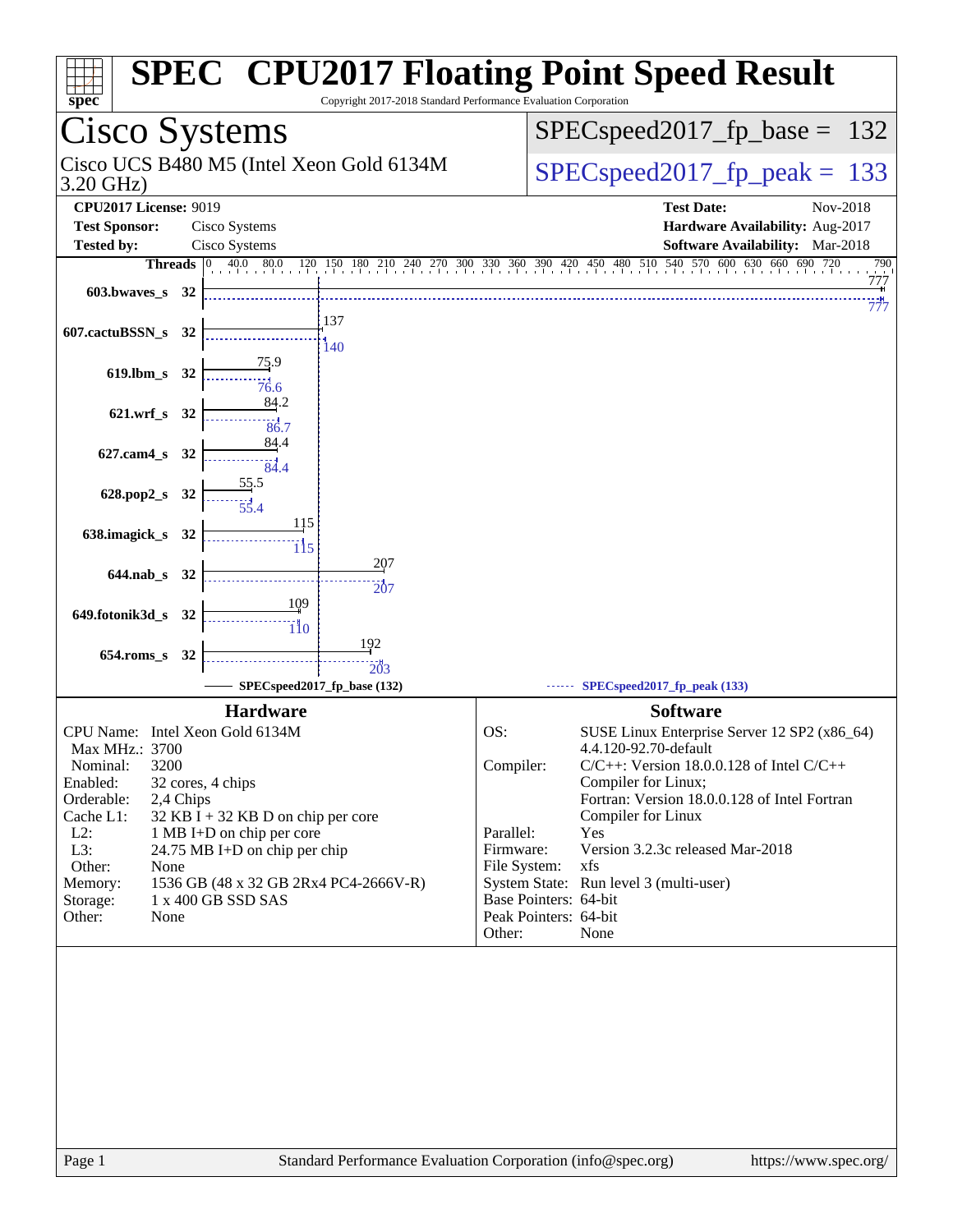

Copyright 2017-2018 Standard Performance Evaluation Corporation

## Cisco Systems

3.20 GHz) Cisco UCS B480 M5 (Intel Xeon Gold 6134M  $SPEC speed2017$  fp\_peak = 133

SPECspeed2017 fp base =  $132$ 

**[CPU2017 License:](http://www.spec.org/auto/cpu2017/Docs/result-fields.html#CPU2017License)** 9019 **[Test Date:](http://www.spec.org/auto/cpu2017/Docs/result-fields.html#TestDate)** Nov-2018 **[Test Sponsor:](http://www.spec.org/auto/cpu2017/Docs/result-fields.html#TestSponsor)** Cisco Systems **[Hardware Availability:](http://www.spec.org/auto/cpu2017/Docs/result-fields.html#HardwareAvailability)** Aug-2017 **[Tested by:](http://www.spec.org/auto/cpu2017/Docs/result-fields.html#Testedby)** Cisco Systems **[Software Availability:](http://www.spec.org/auto/cpu2017/Docs/result-fields.html#SoftwareAvailability)** Mar-2018

#### **[Results Table](http://www.spec.org/auto/cpu2017/Docs/result-fields.html#ResultsTable)**

|                                  | <b>Base</b>    |                |              |                |       |                | <b>Peak</b> |                |                |              |                |              |                |              |
|----------------------------------|----------------|----------------|--------------|----------------|-------|----------------|-------------|----------------|----------------|--------------|----------------|--------------|----------------|--------------|
| <b>Benchmark</b>                 | <b>Threads</b> | <b>Seconds</b> | <b>Ratio</b> | <b>Seconds</b> | Ratio | <b>Seconds</b> | Ratio       | <b>Threads</b> | <b>Seconds</b> | <b>Ratio</b> | <b>Seconds</b> | <b>Ratio</b> | <b>Seconds</b> | <b>Ratio</b> |
| $603.bwaves$ s                   | 32             | 75.9           | 777          | 76.0           | 777   | 75.6           | 780         | 32             | 76.0           | 776          | 76.0           | 777          | 75.7           | 780          |
| 607.cactuBSSN s                  | 32             | 122            | 136          | 122            | 137   | 122            | 137         | 32             | <u>119</u>     | 140          | 119            | 140          | 120            | 139          |
| $619.1$ bm s                     | 32             | 69.0           | 75.9         | 68.8           | 76.1  | 69.2           | 75.7        | 32             | 68.4           | 76.5         | 68.4           | 76.6         | 68.4           | 76.6         |
| $621.wrf$ s                      | 32             | 159            | 83.4         | 157            | 84.3  | 157            | 84.2        | 32             | 155            | 85.3         | 153            | 86.7         | 152            | 87.0         |
| $627$ .cam $4 \text{ s}$         | 32             | 105            | 84.4         | 105            | 84.6  | 105            | 84.4        | 32             | 105            | 84.5         | 105            | 84.3         | 105            | 84.4         |
| $628.pop2_s$                     | 32             | 214            | 55.5         | 214            | 55.4  | 214            | 55.6        | 32             | 217            | 54.6         | 214            | 55.5         | 214            | 55.4         |
| 638.imagick_s                    | 32             | 125            | 115          | 125            | 115   | 125            | 115         | 32             | 125            | 115          | 126            | 114          | 125            | 115          |
| $644$ .nab s                     | 32             | 84.3           | 207          | 84.3           | 207   | 84.3           | 207         | 32             | 84.3           | 207          | 84.3           | 207          | 84.8           | 206          |
| 649.fotonik3d s                  | 32             | 82.1           | 111          | 83.8           | 109   | 83.3           | 109         | 32             | 82.5           | 111          | 83.9           | 109          | 82.7           | <b>110</b>   |
| $654$ .roms s                    | 32             | 82.1           | 192          | 81.9           | 192   | 82.4           | 191         | 32             | 76.6           | 205          | 77.7           | 203          | 77.7           | 203          |
| $SPECspeed2017$ fp base =<br>132 |                |                |              |                |       |                |             |                |                |              |                |              |                |              |

**[SPECspeed2017\\_fp\\_peak =](http://www.spec.org/auto/cpu2017/Docs/result-fields.html#SPECspeed2017fppeak) 133**

Results appear in the [order in which they were run.](http://www.spec.org/auto/cpu2017/Docs/result-fields.html#RunOrder) Bold underlined text [indicates a median measurement](http://www.spec.org/auto/cpu2017/Docs/result-fields.html#Median).

#### **[Operating System Notes](http://www.spec.org/auto/cpu2017/Docs/result-fields.html#OperatingSystemNotes)**

Stack size set to unlimited using "ulimit -s unlimited"

#### **[General Notes](http://www.spec.org/auto/cpu2017/Docs/result-fields.html#GeneralNotes)**

Environment variables set by runcpu before the start of the run: KMP\_AFFINITY = "granularity=fine,compact" LD\_LIBRARY\_PATH = "/home/cpu2017/lib/ia32:/home/cpu2017/lib/intel64" OMP\_STACKSIZE = "192M"

 Binaries compiled on a system with 1x Intel Core i7-4790 CPU + 32GB RAM memory using Redhat Enterprise Linux 7.4 Transparent Huge Pages enabled by default Prior to runcpu invocation Filesystem page cache synced and cleared with: sync; echo 3> /proc/sys/vm/drop\_caches Yes: The test sponsor attests, as of date of publication, that CVE-2017-5754 (Meltdown) is mitigated in the system as tested and documented. Yes: The test sponsor attests, as of date of publication, that CVE-2017-5753 (Spectre variant 1) is mitigated in the system as tested and documented. Yes: The test sponsor attests, as of date of publication, that CVE-2017-5715 (Spectre variant 2) is mitigated in the system as tested and documented.

#### **[Platform Notes](http://www.spec.org/auto/cpu2017/Docs/result-fields.html#PlatformNotes)**

BIOS Settings: Intel HyperThreading Technology set to Disabled CPU performance set to Enterprise

**(Continued on next page)**

Page 2 Standard Performance Evaluation Corporation [\(info@spec.org\)](mailto:info@spec.org) <https://www.spec.org/>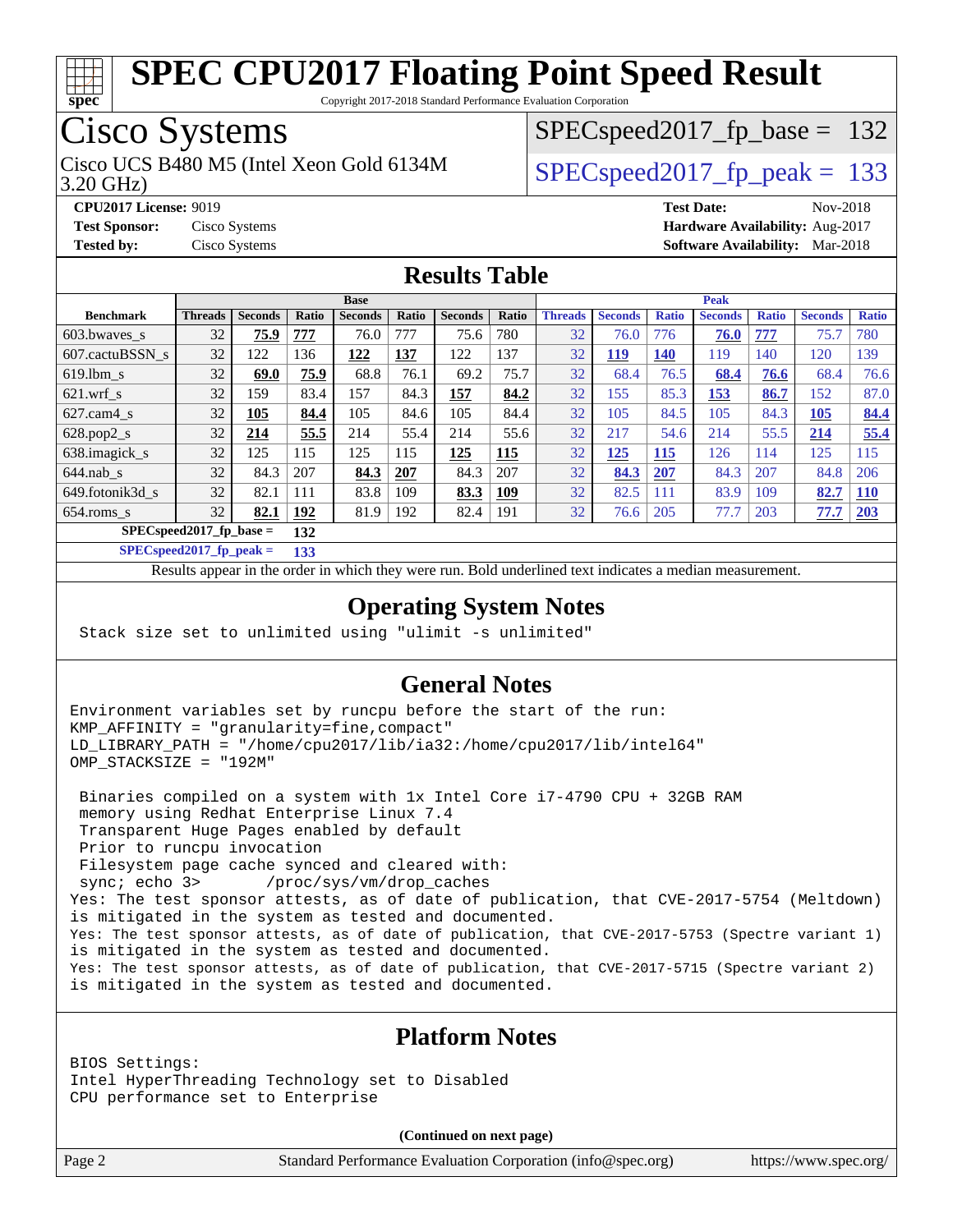

Copyright 2017-2018 Standard Performance Evaluation Corporation

# Cisco Systems

3.20 GHz) Cisco UCS B480 M5 (Intel Xeon Gold 6134M  $SPECspeed2017_fpcak = 133$ 

[SPECspeed2017\\_fp\\_base =](http://www.spec.org/auto/cpu2017/Docs/result-fields.html#SPECspeed2017fpbase) 132

**[CPU2017 License:](http://www.spec.org/auto/cpu2017/Docs/result-fields.html#CPU2017License)** 9019 **[Test Date:](http://www.spec.org/auto/cpu2017/Docs/result-fields.html#TestDate)** Nov-2018 **[Test Sponsor:](http://www.spec.org/auto/cpu2017/Docs/result-fields.html#TestSponsor)** Cisco Systems **[Hardware Availability:](http://www.spec.org/auto/cpu2017/Docs/result-fields.html#HardwareAvailability)** Aug-2017 **[Tested by:](http://www.spec.org/auto/cpu2017/Docs/result-fields.html#Testedby)** Cisco Systems **[Software Availability:](http://www.spec.org/auto/cpu2017/Docs/result-fields.html#SoftwareAvailability)** Mar-2018

#### **[Platform Notes \(Continued\)](http://www.spec.org/auto/cpu2017/Docs/result-fields.html#PlatformNotes)**

| Power Performance Tuning set to OS Controls<br>SNC set to Disabled<br>Patrol Scrub set to Disabled<br>Sysinfo program /home/cpu2017/bin/sysinfo<br>running on linux-xy4f Thu Nov 8 04:36:34 2018                                                                                                                                                                                                            | Rev: r5797 of 2017-06-14 96c45e4568ad54c135fd618bcc091c0f<br>SUT (System Under Test) info as seen by some common utilities.                                                                                                                                                                                          |                       |
|-------------------------------------------------------------------------------------------------------------------------------------------------------------------------------------------------------------------------------------------------------------------------------------------------------------------------------------------------------------------------------------------------------------|----------------------------------------------------------------------------------------------------------------------------------------------------------------------------------------------------------------------------------------------------------------------------------------------------------------------|-----------------------|
| For more information on this section, see                                                                                                                                                                                                                                                                                                                                                                   | https://www.spec.org/cpu2017/Docs/config.html#sysinfo                                                                                                                                                                                                                                                                |                       |
| From /proc/cpuinfo<br>4 "physical id"s (chips)<br>32 "processors"<br>cpu cores $: 8$<br>siblings : 8<br>physical 0: cores 0 2 3 9 16 19 26 27<br>physical 1: cores 0 2 3 9 16 19 26 27<br>physical 2: cores 0 2 3 9 16 19 26 27<br>physical 3: cores 0 2 3 9 16 19 26 27                                                                                                                                    | model name : Intel(R) Xeon(R) Gold 6134M CPU @ 3.20GHz<br>cores, siblings (Caution: counting these is hw and system dependent. The following<br>excerpts from /proc/cpuinfo might not be reliable. Use with caution.)                                                                                                |                       |
| From 1scpu:<br>Architecture:<br>CPU op-mode(s):<br>Richard 32-bit, 64-bit<br>Richard Brittle Endian<br>CPU(s):<br>On-line CPU(s) list:<br>Thread(s) per core:<br>Core(s) per socket:<br>Socket(s):<br>NUMA node(s):<br>Vendor ID:<br>CPU family:<br>Model:<br>Model name:<br>Stepping:<br>CPU MHz:<br>CPU max MHz:<br>CPU min MHz:<br>BogoMIPS:<br>Virtualization:<br>Lld cache:<br>Lli cache:<br>L2 cache: | x86 64<br>$32$ -bit, $64$ -bit<br>32<br>$0 - 31$<br>$\mathbf{1}$<br>8<br>$\overline{4}$<br>$\overline{4}$<br>GenuineIntel<br>6<br>85<br>$Intel(R)$ Xeon $(R)$ Gold 6134M CPU @ 3.20GHz<br>$\overline{4}$<br>1218.829<br>3700.0000<br>1200.0000<br>6399.99<br>VT-x<br>32K<br>32K<br>1024K<br>(Continued on next page) |                       |
| Page 3                                                                                                                                                                                                                                                                                                                                                                                                      | Standard Performance Evaluation Corporation (info@spec.org)                                                                                                                                                                                                                                                          | https://www.spec.org/ |
|                                                                                                                                                                                                                                                                                                                                                                                                             |                                                                                                                                                                                                                                                                                                                      |                       |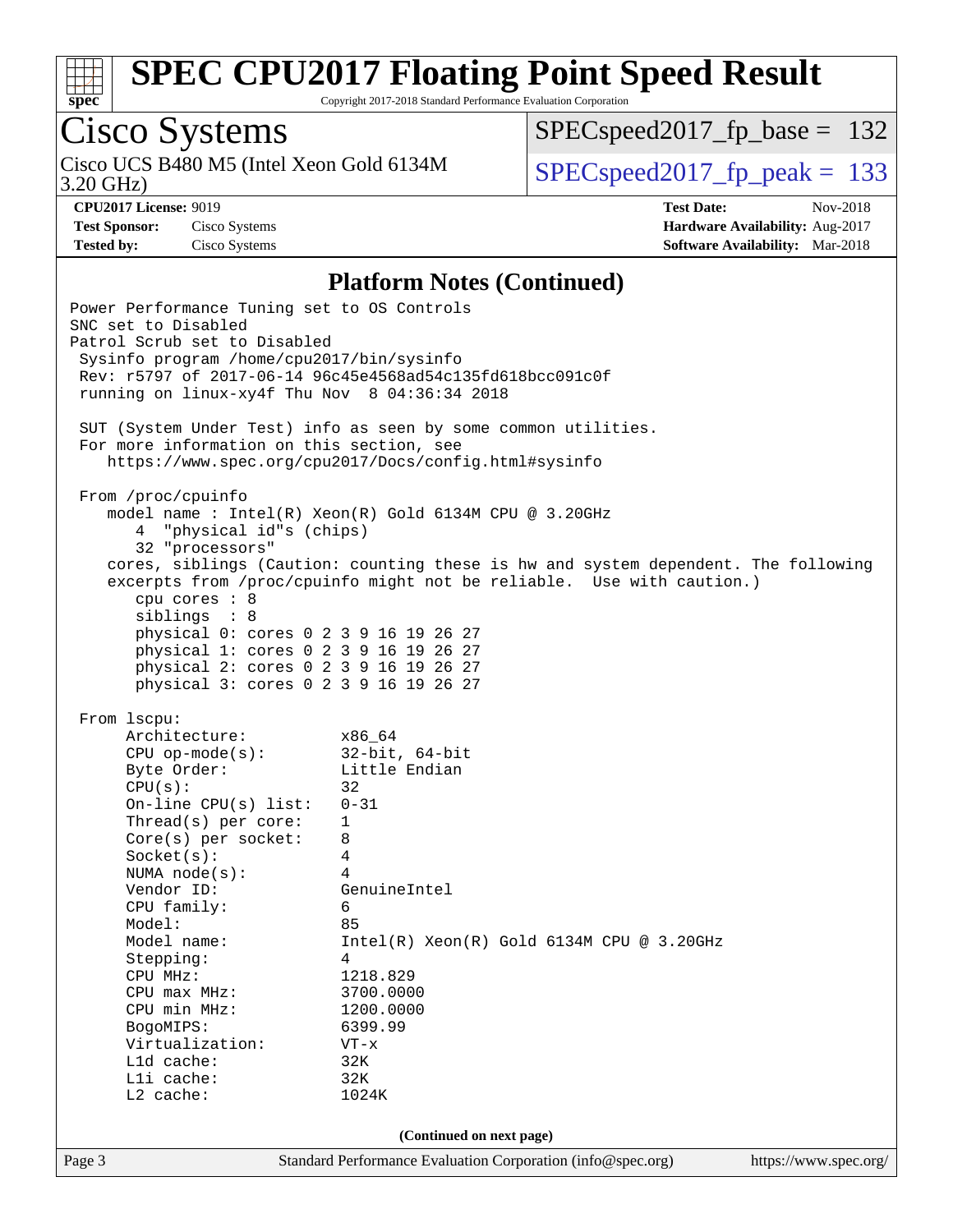

Copyright 2017-2018 Standard Performance Evaluation Corporation

|                   | <b>Cisco Systems</b>                                                                                                                                                                                                                                                                                                                                                                                                                                                                                                                                                                                                                                                                                                                                                                                                                                                                                                                                                                                                                                                                                                                                                                                                                                                                                                                                                                                                                                                                                                                                                                                                                                                                                                                                                                            | $SPEC speed2017_fp\_base = 132$                                                                     |  |  |  |  |  |  |  |
|-------------------|-------------------------------------------------------------------------------------------------------------------------------------------------------------------------------------------------------------------------------------------------------------------------------------------------------------------------------------------------------------------------------------------------------------------------------------------------------------------------------------------------------------------------------------------------------------------------------------------------------------------------------------------------------------------------------------------------------------------------------------------------------------------------------------------------------------------------------------------------------------------------------------------------------------------------------------------------------------------------------------------------------------------------------------------------------------------------------------------------------------------------------------------------------------------------------------------------------------------------------------------------------------------------------------------------------------------------------------------------------------------------------------------------------------------------------------------------------------------------------------------------------------------------------------------------------------------------------------------------------------------------------------------------------------------------------------------------------------------------------------------------------------------------------------------------|-----------------------------------------------------------------------------------------------------|--|--|--|--|--|--|--|
| 3.20 GHz)         | Cisco UCS B480 M5 (Intel Xeon Gold 6134M                                                                                                                                                                                                                                                                                                                                                                                                                                                                                                                                                                                                                                                                                                                                                                                                                                                                                                                                                                                                                                                                                                                                                                                                                                                                                                                                                                                                                                                                                                                                                                                                                                                                                                                                                        | $SPEC speed2017_fp\_peak = 133$                                                                     |  |  |  |  |  |  |  |
| <b>Tested by:</b> | <b>CPU2017 License: 9019</b><br><b>Test Sponsor:</b><br>Cisco Systems<br>Cisco Systems                                                                                                                                                                                                                                                                                                                                                                                                                                                                                                                                                                                                                                                                                                                                                                                                                                                                                                                                                                                                                                                                                                                                                                                                                                                                                                                                                                                                                                                                                                                                                                                                                                                                                                          | <b>Test Date:</b><br>Nov-2018<br>Hardware Availability: Aug-2017<br>Software Availability: Mar-2018 |  |  |  |  |  |  |  |
|                   | <b>Platform Notes (Continued)</b>                                                                                                                                                                                                                                                                                                                                                                                                                                                                                                                                                                                                                                                                                                                                                                                                                                                                                                                                                                                                                                                                                                                                                                                                                                                                                                                                                                                                                                                                                                                                                                                                                                                                                                                                                               |                                                                                                     |  |  |  |  |  |  |  |
|                   | L3 cache:<br>25344K<br>NUMA node0 CPU(s):<br>$0 - 7$<br>$8 - 15$<br>NUMA nodel $CPU(s):$<br>$16 - 23$<br>NUMA $node2$ $CPU(s):$<br>$24 - 31$<br>NUMA node3 CPU(s):<br>Flags:<br>pat pse36 clflush dts acpi mmx fxsr sse sse2 ss ht tm pbe syscall nx pdpelgb rdtscp<br>lm constant_tsc art arch_perfmon pebs bts rep_good nopl xtopology nonstop_tsc<br>aperfmperf eagerfpu pni pclmulqdq dtes64 monitor ds_cpl vmx smx est tm2 ssse3 sdbg<br>fma cx16 xtpr pdcm pcid dca sse4_1 sse4_2 x2apic movbe popcnt tsc_deadline_timer aes<br>xsave avx f16c rdrand lahf_lm abm 3dnowprefetch ida arat epb invpcid_single pln pts<br>dtherm hwp hwp_act_window hwp_epp hwp_pkg_req intel_pt rsb_ctxsw spec_ctrl stibp<br>retpoline kaiser tpr_shadow vnmi flexpriority ept vpid fsgsbase tsc_adjust bmil hle<br>avx2 smep bmi2 erms invpcid rtm cqm mpx avx512f avx512dq rdseed adx smap clflushopt<br>clwb avx512cd avx512bw avx512vl xsaveopt xsavec xgetbvl cqm_llc cqm_occup_llc<br>/proc/cpuinfo cache data<br>cache size $: 25344$ KB<br>From numactl --hardware WARNING: a numactl 'node' might or might not correspond to a<br>physical chip.<br>$available: 4 nodes (0-3)$<br>node 0 cpus: 0 1 2 3 4 5 6 7<br>node 0 size: 385624 MB<br>node 0 free: 384117 MB<br>node 1 cpus: 8 9 10 11 12 13 14 15<br>node 1 size: 387057 MB<br>node 1 free: 385847 MB<br>node 2 cpus: 16 17 18 19 20 21 22 23<br>node 2 size: 387057 MB<br>node 2 free: 382971 MB<br>node 3 cpus: 24 25 26 27 28 29 30 31<br>node 3 size: 387054 MB<br>node 3 free: 385902 MB<br>node distances:<br>node<br>$0 \t 1 \t 2$<br>3<br>0: 10 21 21 21<br>1: 21 10 21<br>21<br>2: 21 21 10 21<br>3:<br>21 21<br>10<br>21<br>From /proc/meminfo<br>MemTotal:<br>1583916324 kB<br>HugePages_Total:<br>0<br>Hugepagesize:<br>2048 kB | fpu vme de pse tsc msr pae mce cx8 apic sep mtrr pge mca cmov                                       |  |  |  |  |  |  |  |
|                   | From /etc/*release* /etc/*version*                                                                                                                                                                                                                                                                                                                                                                                                                                                                                                                                                                                                                                                                                                                                                                                                                                                                                                                                                                                                                                                                                                                                                                                                                                                                                                                                                                                                                                                                                                                                                                                                                                                                                                                                                              |                                                                                                     |  |  |  |  |  |  |  |
|                   | (Continued on next page)                                                                                                                                                                                                                                                                                                                                                                                                                                                                                                                                                                                                                                                                                                                                                                                                                                                                                                                                                                                                                                                                                                                                                                                                                                                                                                                                                                                                                                                                                                                                                                                                                                                                                                                                                                        |                                                                                                     |  |  |  |  |  |  |  |

Page 4 Standard Performance Evaluation Corporation [\(info@spec.org\)](mailto:info@spec.org) <https://www.spec.org/>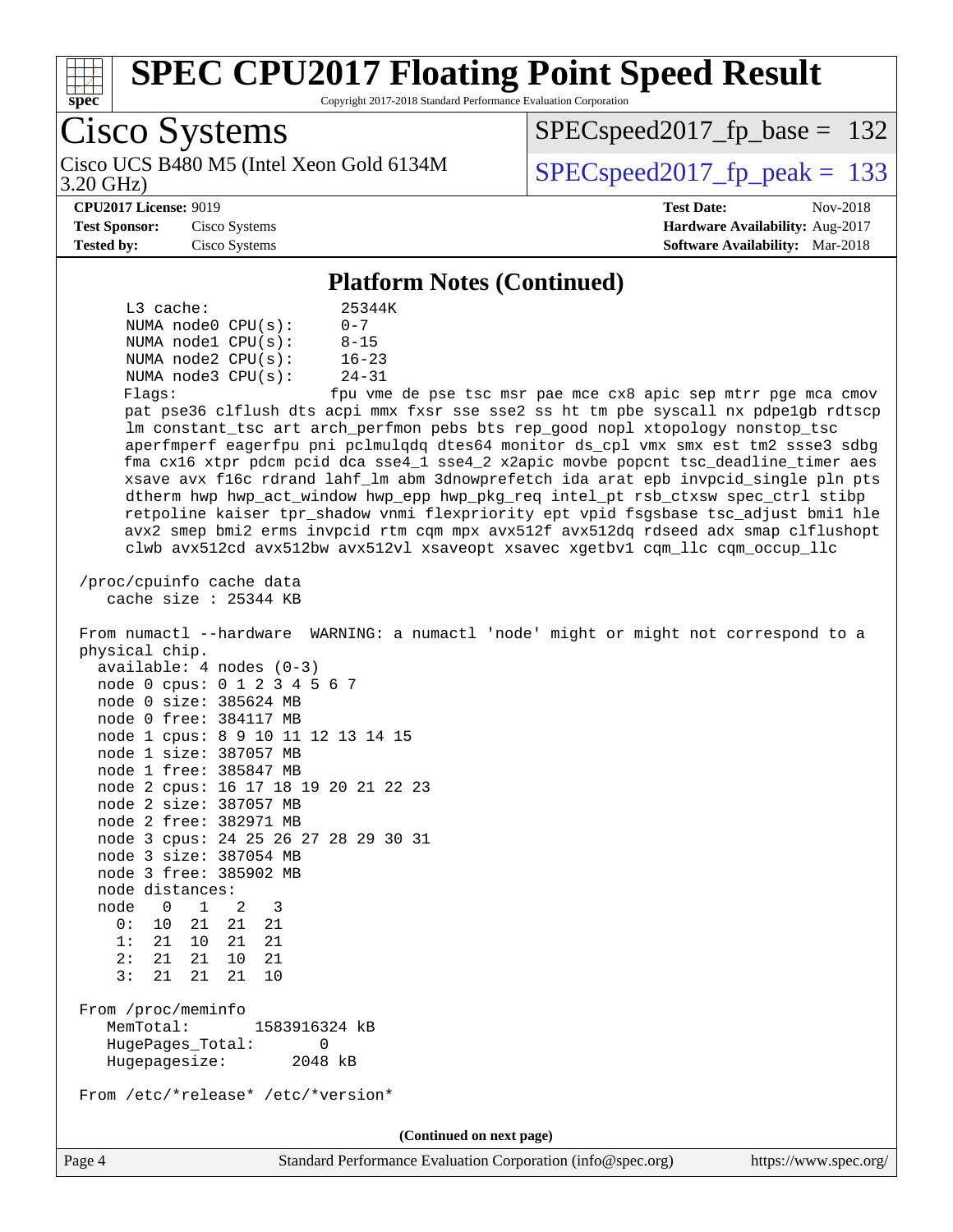

Copyright 2017-2018 Standard Performance Evaluation Corporation

# Cisco Systems

3.20 GHz) Cisco UCS B480 M5 (Intel Xeon Gold 6134M  $SPECspeed2017_fpcak = 133$ 

[SPECspeed2017\\_fp\\_base =](http://www.spec.org/auto/cpu2017/Docs/result-fields.html#SPECspeed2017fpbase) 132

**[Test Sponsor:](http://www.spec.org/auto/cpu2017/Docs/result-fields.html#TestSponsor)** Cisco Systems **[Hardware Availability:](http://www.spec.org/auto/cpu2017/Docs/result-fields.html#HardwareAvailability)** Aug-2017 **[Tested by:](http://www.spec.org/auto/cpu2017/Docs/result-fields.html#Testedby)** Cisco Systems **[Software Availability:](http://www.spec.org/auto/cpu2017/Docs/result-fields.html#SoftwareAvailability)** Mar-2018

**[CPU2017 License:](http://www.spec.org/auto/cpu2017/Docs/result-fields.html#CPU2017License)** 9019 **[Test Date:](http://www.spec.org/auto/cpu2017/Docs/result-fields.html#TestDate)** Nov-2018

#### **[Platform Notes \(Continued\)](http://www.spec.org/auto/cpu2017/Docs/result-fields.html#PlatformNotes)**

| Page 5                                                   | Standard Performance Evaluation Corporation (info@spec.org)                                                                                                                                                                                                                                                                                                                                                      | https://www.spec.org/ |
|----------------------------------------------------------|------------------------------------------------------------------------------------------------------------------------------------------------------------------------------------------------------------------------------------------------------------------------------------------------------------------------------------------------------------------------------------------------------------------|-----------------------|
|                                                          | (Continued on next page)                                                                                                                                                                                                                                                                                                                                                                                         |                       |
| $619.1$ bm $s$ (peak)<br>CC                              |                                                                                                                                                                                                                                                                                                                                                                                                                  |                       |
| icc (ICC) 18.0.0 20170811                                | Copyright (C) 1985-2017 Intel Corporation. All rights reserved.                                                                                                                                                                                                                                                                                                                                                  |                       |
| CC.                                                      | 619.1bm_s(base) 638.imagick_s(base, peak) 644.nab_s(base, peak)<br>------------------------                                                                                                                                                                                                                                                                                                                      |                       |
|                                                          | <b>Compiler Version Notes</b>                                                                                                                                                                                                                                                                                                                                                                                    |                       |
|                                                          | (End of data from sysinfo program)                                                                                                                                                                                                                                                                                                                                                                               |                       |
| Memory:                                                  | 48x 0xCE00 M393A4K40BB2-CTD 32 GB 2 rank 2666                                                                                                                                                                                                                                                                                                                                                                    |                       |
|                                                          | Additional information from dmidecode follows. WARNING: Use caution when you interpret<br>this section. The 'dmidecode' program reads system data which is "intended to allow<br>hardware to be accurately determined", but the intent may not be met, as there are<br>frequent changes to hardware, firmware, and the "DMTF SMBIOS" standard.<br>BIOS Cisco Systems, Inc. B480M5.3.2.3c.0.0307181316 03/07/2018 |                       |
| SPEC is set to: /home/cpu2017<br>Filesystem<br>/dev/sda1 | Type Size Used Avail Use% Mounted on<br>xfs<br>224G<br>76G 148G 34% /                                                                                                                                                                                                                                                                                                                                            |                       |
| run-level 3 Dec 31 19:05                                 |                                                                                                                                                                                                                                                                                                                                                                                                                  |                       |
| uname $-a$ :                                             | Linux linux-xy4f 4.4.120-92.70-default #1 SMP Wed Mar 14 15:59:43 UTC 2018 (52a83de)<br>x86_64 x86_64 x86_64 GNU/Linux                                                                                                                                                                                                                                                                                           |                       |
|                                                          | CPE_NAME="cpe:/o:suse:sles:12:sp2"                                                                                                                                                                                                                                                                                                                                                                               |                       |
| ID="sles"<br>ANSI COLOR="0;32"                           | PRETTY_NAME="SUSE Linux Enterprise Server 12 SP2"                                                                                                                                                                                                                                                                                                                                                                |                       |
| VERSION="12-SP2"<br>VERSION_ID="12.2"                    |                                                                                                                                                                                                                                                                                                                                                                                                                  |                       |
| os-release:<br>NAME="SLES"                               |                                                                                                                                                                                                                                                                                                                                                                                                                  |                       |
|                                                          | # This file is deprecated and will be removed in a future service pack or release.<br># Please check /etc/os-release for details about this release.                                                                                                                                                                                                                                                             |                       |
| $VERSION = 12$<br>$PATCHLEVEL = 2$                       |                                                                                                                                                                                                                                                                                                                                                                                                                  |                       |
| SuSE-release:                                            | SUSE Linux Enterprise Server 12 (x86_64)                                                                                                                                                                                                                                                                                                                                                                         |                       |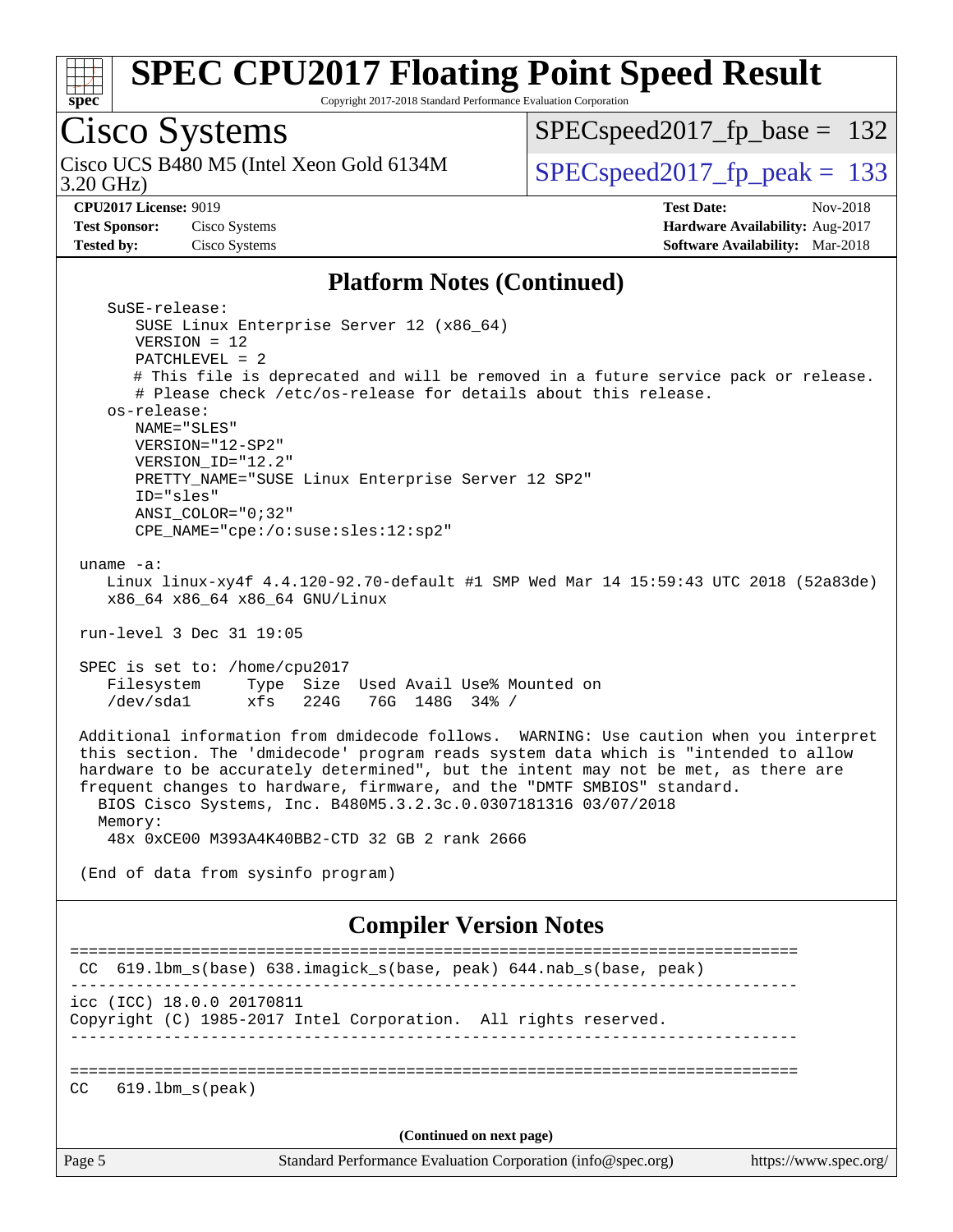

Copyright 2017-2018 Standard Performance Evaluation Corporation

# Cisco Systems

3.20 GHz) Cisco UCS B480 M5 (Intel Xeon Gold 6134M  $SPECspeed2017_fpcak = 133$ 

[SPECspeed2017\\_fp\\_base =](http://www.spec.org/auto/cpu2017/Docs/result-fields.html#SPECspeed2017fpbase) 132

**[CPU2017 License:](http://www.spec.org/auto/cpu2017/Docs/result-fields.html#CPU2017License)** 9019 **[Test Date:](http://www.spec.org/auto/cpu2017/Docs/result-fields.html#TestDate)** Nov-2018 **[Test Sponsor:](http://www.spec.org/auto/cpu2017/Docs/result-fields.html#TestSponsor)** Cisco Systems **[Hardware Availability:](http://www.spec.org/auto/cpu2017/Docs/result-fields.html#HardwareAvailability)** Aug-2017 **[Tested by:](http://www.spec.org/auto/cpu2017/Docs/result-fields.html#Testedby)** Cisco Systems **[Software Availability:](http://www.spec.org/auto/cpu2017/Docs/result-fields.html#SoftwareAvailability)** Mar-2018

#### **[Compiler Version Notes \(Continued\)](http://www.spec.org/auto/cpu2017/Docs/result-fields.html#CompilerVersionNotes)**

| icc (ICC) 18.0.0 20170811<br>Copyright (C) 1985-2017 Intel Corporation. All rights reserved.                                                                                                                                                                                                      |  |  |  |  |  |  |  |  |
|---------------------------------------------------------------------------------------------------------------------------------------------------------------------------------------------------------------------------------------------------------------------------------------------------|--|--|--|--|--|--|--|--|
| FC 607.cactuBSSN s(base)                                                                                                                                                                                                                                                                          |  |  |  |  |  |  |  |  |
| icpc (ICC) 18.0.0 20170811<br>Copyright (C) 1985-2017 Intel Corporation. All rights reserved.<br>icc (ICC) 18.0.0 20170811<br>Copyright (C) 1985-2017 Intel Corporation. All rights reserved.<br>ifort (IFORT) 18.0.0 20170811<br>Copyright (C) 1985-2017 Intel Corporation. All rights reserved. |  |  |  |  |  |  |  |  |
| 607.cactuBSSN_s(peak)<br>FC                                                                                                                                                                                                                                                                       |  |  |  |  |  |  |  |  |
| icpc (ICC) 18.0.0 20170811<br>Copyright (C) 1985-2017 Intel Corporation. All rights reserved.<br>icc (ICC) 18.0.0 20170811<br>Copyright (C) 1985-2017 Intel Corporation. All rights reserved.<br>ifort (IFORT) 18.0.0 20170811<br>Copyright (C) 1985-2017 Intel Corporation. All rights reserved. |  |  |  |  |  |  |  |  |
| FC 603.bwaves_s(base) 649.fotonik3d_s(base) 654.roms_s(base)<br>ifort (IFORT) 18.0.0 20170811<br>Copyright (C) 1985-2017 Intel Corporation. All rights reserved.                                                                                                                                  |  |  |  |  |  |  |  |  |
| $FC$ 603.bwaves_s(peak) 649.fotonik3d_s(peak) 654.roms_s(peak)                                                                                                                                                                                                                                    |  |  |  |  |  |  |  |  |
| ifort (IFORT) 18.0.0 20170811<br>Copyright (C) 1985-2017 Intel Corporation. All rights reserved.                                                                                                                                                                                                  |  |  |  |  |  |  |  |  |
| CC 621.wrf_s(base) 627.cam4_s(base, peak) 628.pop2_s(base)                                                                                                                                                                                                                                        |  |  |  |  |  |  |  |  |
| ifort (IFORT) 18.0.0 20170811<br>Copyright (C) 1985-2017 Intel Corporation. All rights reserved.<br>icc (ICC) 18.0.0 20170811                                                                                                                                                                     |  |  |  |  |  |  |  |  |
| (Continued on next page)                                                                                                                                                                                                                                                                          |  |  |  |  |  |  |  |  |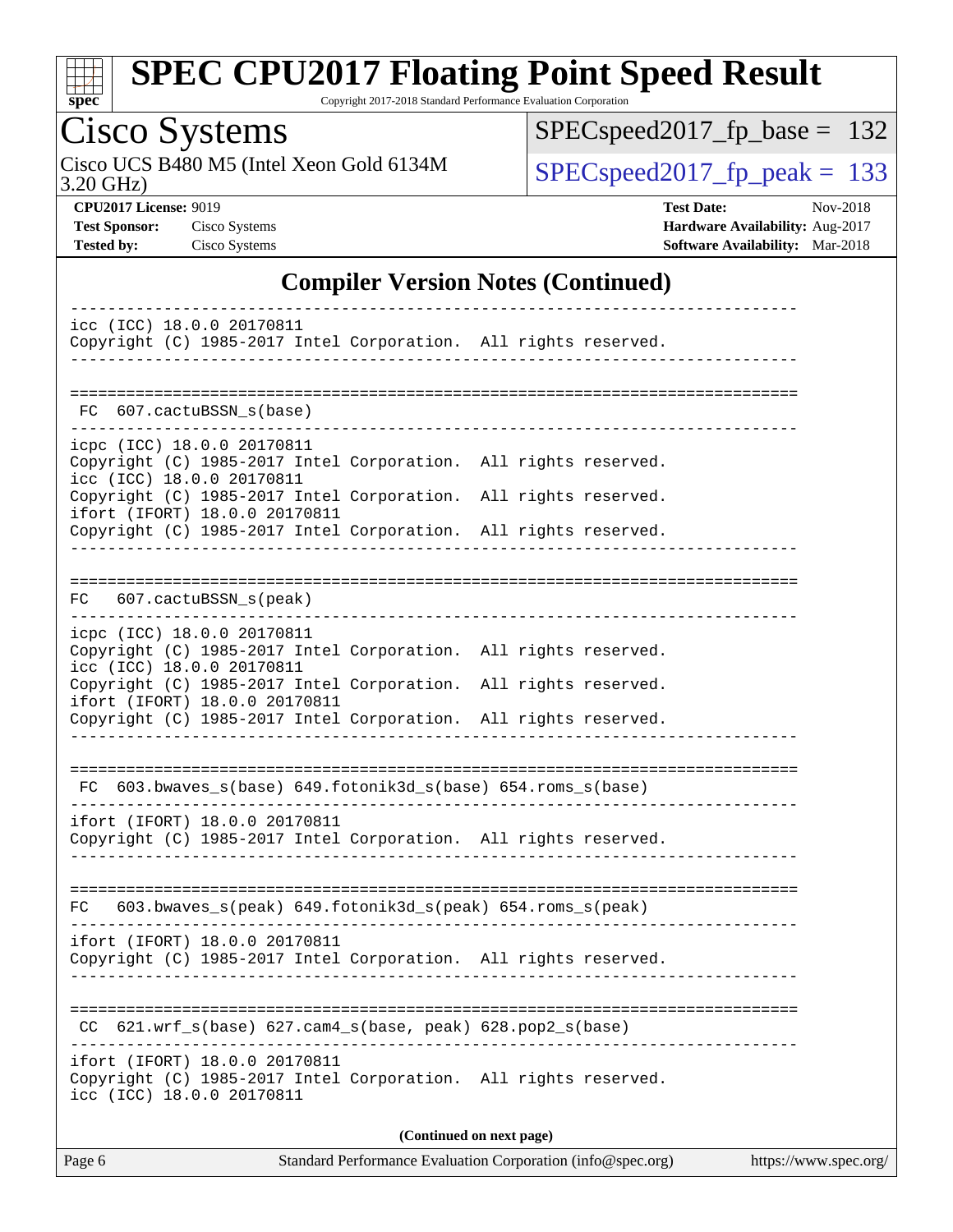

Copyright 2017-2018 Standard Performance Evaluation Corporation

### Cisco Systems

3.20 GHz) Cisco UCS B480 M5 (Intel Xeon Gold 6134M  $SPEC speed2017$  fp\_peak = 133

 $SPEC speed2017_fp\_base = 132$ 

**[Test Sponsor:](http://www.spec.org/auto/cpu2017/Docs/result-fields.html#TestSponsor)** Cisco Systems **[Hardware Availability:](http://www.spec.org/auto/cpu2017/Docs/result-fields.html#HardwareAvailability)** Aug-2017

**[CPU2017 License:](http://www.spec.org/auto/cpu2017/Docs/result-fields.html#CPU2017License)** 9019 **[Test Date:](http://www.spec.org/auto/cpu2017/Docs/result-fields.html#TestDate)** Nov-2018 **[Tested by:](http://www.spec.org/auto/cpu2017/Docs/result-fields.html#Testedby)** Cisco Systems **[Software Availability:](http://www.spec.org/auto/cpu2017/Docs/result-fields.html#SoftwareAvailability)** Mar-2018

#### **[Compiler Version Notes \(Continued\)](http://www.spec.org/auto/cpu2017/Docs/result-fields.html#CompilerVersionNotes)**

Copyright (C) 1985-2017 Intel Corporation. All rights reserved.

============================================================================== CC 621.wrf\_s(peak) 628.pop2\_s(peak) ----------------------------------------------------------------------------- ifort (IFORT) 18.0.0 20170811 Copyright (C) 1985-2017 Intel Corporation. All rights reserved. icc (ICC) 18.0.0 20170811 Copyright (C) 1985-2017 Intel Corporation. All rights reserved. ------------------------------------------------------------------------------

------------------------------------------------------------------------------

#### **[Base Compiler Invocation](http://www.spec.org/auto/cpu2017/Docs/result-fields.html#BaseCompilerInvocation)**

[C benchmarks](http://www.spec.org/auto/cpu2017/Docs/result-fields.html#Cbenchmarks): [icc -m64 -std=c11](http://www.spec.org/cpu2017/results/res2018q4/cpu2017-20181113-09721.flags.html#user_CCbase_intel_icc_64bit_c11_33ee0cdaae7deeeab2a9725423ba97205ce30f63b9926c2519791662299b76a0318f32ddfffdc46587804de3178b4f9328c46fa7c2b0cd779d7a61945c91cd35)

[Fortran benchmarks](http://www.spec.org/auto/cpu2017/Docs/result-fields.html#Fortranbenchmarks): [ifort -m64](http://www.spec.org/cpu2017/results/res2018q4/cpu2017-20181113-09721.flags.html#user_FCbase_intel_ifort_64bit_24f2bb282fbaeffd6157abe4f878425411749daecae9a33200eee2bee2fe76f3b89351d69a8130dd5949958ce389cf37ff59a95e7a40d588e8d3a57e0c3fd751)

[Benchmarks using both Fortran and C](http://www.spec.org/auto/cpu2017/Docs/result-fields.html#BenchmarksusingbothFortranandC): [ifort -m64](http://www.spec.org/cpu2017/results/res2018q4/cpu2017-20181113-09721.flags.html#user_CC_FCbase_intel_ifort_64bit_24f2bb282fbaeffd6157abe4f878425411749daecae9a33200eee2bee2fe76f3b89351d69a8130dd5949958ce389cf37ff59a95e7a40d588e8d3a57e0c3fd751) [icc -m64 -std=c11](http://www.spec.org/cpu2017/results/res2018q4/cpu2017-20181113-09721.flags.html#user_CC_FCbase_intel_icc_64bit_c11_33ee0cdaae7deeeab2a9725423ba97205ce30f63b9926c2519791662299b76a0318f32ddfffdc46587804de3178b4f9328c46fa7c2b0cd779d7a61945c91cd35)

[Benchmarks using Fortran, C, and C++:](http://www.spec.org/auto/cpu2017/Docs/result-fields.html#BenchmarksusingFortranCandCXX) [icpc -m64](http://www.spec.org/cpu2017/results/res2018q4/cpu2017-20181113-09721.flags.html#user_CC_CXX_FCbase_intel_icpc_64bit_4ecb2543ae3f1412ef961e0650ca070fec7b7afdcd6ed48761b84423119d1bf6bdf5cad15b44d48e7256388bc77273b966e5eb805aefd121eb22e9299b2ec9d9) [icc -m64 -std=c11](http://www.spec.org/cpu2017/results/res2018q4/cpu2017-20181113-09721.flags.html#user_CC_CXX_FCbase_intel_icc_64bit_c11_33ee0cdaae7deeeab2a9725423ba97205ce30f63b9926c2519791662299b76a0318f32ddfffdc46587804de3178b4f9328c46fa7c2b0cd779d7a61945c91cd35) [ifort -m64](http://www.spec.org/cpu2017/results/res2018q4/cpu2017-20181113-09721.flags.html#user_CC_CXX_FCbase_intel_ifort_64bit_24f2bb282fbaeffd6157abe4f878425411749daecae9a33200eee2bee2fe76f3b89351d69a8130dd5949958ce389cf37ff59a95e7a40d588e8d3a57e0c3fd751)

#### **[Base Portability Flags](http://www.spec.org/auto/cpu2017/Docs/result-fields.html#BasePortabilityFlags)**

 603.bwaves\_s: [-DSPEC\\_LP64](http://www.spec.org/cpu2017/results/res2018q4/cpu2017-20181113-09721.flags.html#suite_basePORTABILITY603_bwaves_s_DSPEC_LP64) 607.cactuBSSN\_s: [-DSPEC\\_LP64](http://www.spec.org/cpu2017/results/res2018q4/cpu2017-20181113-09721.flags.html#suite_basePORTABILITY607_cactuBSSN_s_DSPEC_LP64) 619.lbm\_s: [-DSPEC\\_LP64](http://www.spec.org/cpu2017/results/res2018q4/cpu2017-20181113-09721.flags.html#suite_basePORTABILITY619_lbm_s_DSPEC_LP64) 621.wrf\_s: [-DSPEC\\_LP64](http://www.spec.org/cpu2017/results/res2018q4/cpu2017-20181113-09721.flags.html#suite_basePORTABILITY621_wrf_s_DSPEC_LP64) [-DSPEC\\_CASE\\_FLAG](http://www.spec.org/cpu2017/results/res2018q4/cpu2017-20181113-09721.flags.html#b621.wrf_s_baseCPORTABILITY_DSPEC_CASE_FLAG) [-convert big\\_endian](http://www.spec.org/cpu2017/results/res2018q4/cpu2017-20181113-09721.flags.html#user_baseFPORTABILITY621_wrf_s_convert_big_endian_c3194028bc08c63ac5d04de18c48ce6d347e4e562e8892b8bdbdc0214820426deb8554edfa529a3fb25a586e65a3d812c835984020483e7e73212c4d31a38223) 627.cam4\_s: [-DSPEC\\_LP64](http://www.spec.org/cpu2017/results/res2018q4/cpu2017-20181113-09721.flags.html#suite_basePORTABILITY627_cam4_s_DSPEC_LP64) [-DSPEC\\_CASE\\_FLAG](http://www.spec.org/cpu2017/results/res2018q4/cpu2017-20181113-09721.flags.html#b627.cam4_s_baseCPORTABILITY_DSPEC_CASE_FLAG) 628.pop2\_s: [-DSPEC\\_LP64](http://www.spec.org/cpu2017/results/res2018q4/cpu2017-20181113-09721.flags.html#suite_basePORTABILITY628_pop2_s_DSPEC_LP64) [-DSPEC\\_CASE\\_FLAG](http://www.spec.org/cpu2017/results/res2018q4/cpu2017-20181113-09721.flags.html#b628.pop2_s_baseCPORTABILITY_DSPEC_CASE_FLAG) [-convert big\\_endian](http://www.spec.org/cpu2017/results/res2018q4/cpu2017-20181113-09721.flags.html#user_baseFPORTABILITY628_pop2_s_convert_big_endian_c3194028bc08c63ac5d04de18c48ce6d347e4e562e8892b8bdbdc0214820426deb8554edfa529a3fb25a586e65a3d812c835984020483e7e73212c4d31a38223) [-assume byterecl](http://www.spec.org/cpu2017/results/res2018q4/cpu2017-20181113-09721.flags.html#user_baseFPORTABILITY628_pop2_s_assume_byterecl_7e47d18b9513cf18525430bbf0f2177aa9bf368bc7a059c09b2c06a34b53bd3447c950d3f8d6c70e3faf3a05c8557d66a5798b567902e8849adc142926523472) 638.imagick\_s: [-DSPEC\\_LP64](http://www.spec.org/cpu2017/results/res2018q4/cpu2017-20181113-09721.flags.html#suite_basePORTABILITY638_imagick_s_DSPEC_LP64) 644.nab\_s: [-DSPEC\\_LP64](http://www.spec.org/cpu2017/results/res2018q4/cpu2017-20181113-09721.flags.html#suite_basePORTABILITY644_nab_s_DSPEC_LP64) 649.fotonik3d\_s: [-DSPEC\\_LP64](http://www.spec.org/cpu2017/results/res2018q4/cpu2017-20181113-09721.flags.html#suite_basePORTABILITY649_fotonik3d_s_DSPEC_LP64) 654.roms\_s: [-DSPEC\\_LP64](http://www.spec.org/cpu2017/results/res2018q4/cpu2017-20181113-09721.flags.html#suite_basePORTABILITY654_roms_s_DSPEC_LP64)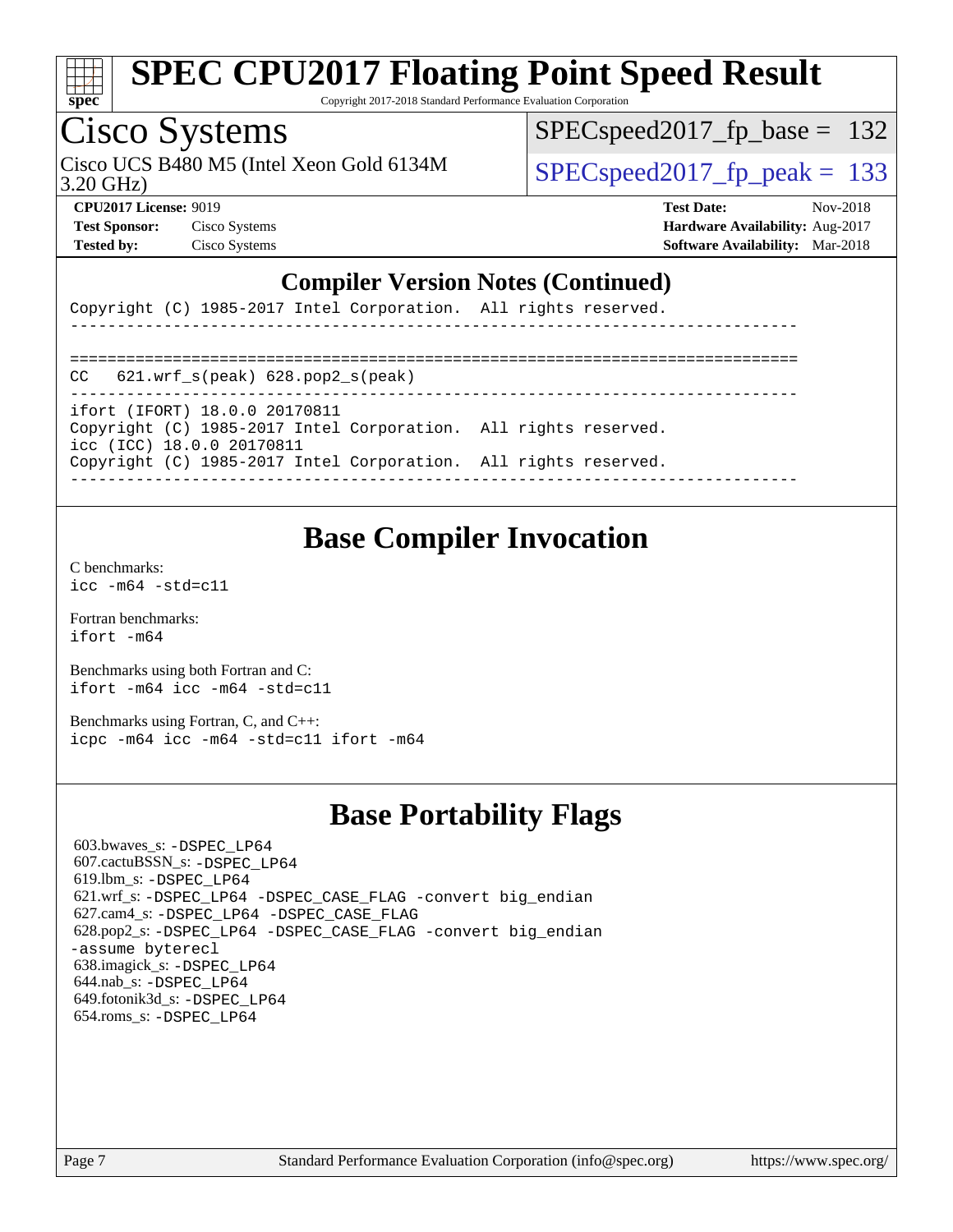

Copyright 2017-2018 Standard Performance Evaluation Corporation

## Cisco Systems

3.20 GHz) Cisco UCS B480 M5 (Intel Xeon Gold 6134M  $SPEC speed2017$  fp\_peak = 133

SPECspeed2017 fp base =  $132$ 

**[Test Sponsor:](http://www.spec.org/auto/cpu2017/Docs/result-fields.html#TestSponsor)** Cisco Systems **[Hardware Availability:](http://www.spec.org/auto/cpu2017/Docs/result-fields.html#HardwareAvailability)** Aug-2017 **[Tested by:](http://www.spec.org/auto/cpu2017/Docs/result-fields.html#Testedby)** Cisco Systems **[Software Availability:](http://www.spec.org/auto/cpu2017/Docs/result-fields.html#SoftwareAvailability)** Mar-2018

**[CPU2017 License:](http://www.spec.org/auto/cpu2017/Docs/result-fields.html#CPU2017License)** 9019 **[Test Date:](http://www.spec.org/auto/cpu2017/Docs/result-fields.html#TestDate)** Nov-2018

#### **[Base Optimization Flags](http://www.spec.org/auto/cpu2017/Docs/result-fields.html#BaseOptimizationFlags)**

[C benchmarks](http://www.spec.org/auto/cpu2017/Docs/result-fields.html#Cbenchmarks):

[-xCORE-AVX512](http://www.spec.org/cpu2017/results/res2018q4/cpu2017-20181113-09721.flags.html#user_CCbase_f-xCORE-AVX512) [-ipo](http://www.spec.org/cpu2017/results/res2018q4/cpu2017-20181113-09721.flags.html#user_CCbase_f-ipo) [-O3](http://www.spec.org/cpu2017/results/res2018q4/cpu2017-20181113-09721.flags.html#user_CCbase_f-O3) [-no-prec-div](http://www.spec.org/cpu2017/results/res2018q4/cpu2017-20181113-09721.flags.html#user_CCbase_f-no-prec-div) [-qopt-prefetch](http://www.spec.org/cpu2017/results/res2018q4/cpu2017-20181113-09721.flags.html#user_CCbase_f-qopt-prefetch) [-ffinite-math-only](http://www.spec.org/cpu2017/results/res2018q4/cpu2017-20181113-09721.flags.html#user_CCbase_f_finite_math_only_cb91587bd2077682c4b38af759c288ed7c732db004271a9512da14a4f8007909a5f1427ecbf1a0fb78ff2a814402c6114ac565ca162485bbcae155b5e4258871) [-qopt-mem-layout-trans=3](http://www.spec.org/cpu2017/results/res2018q4/cpu2017-20181113-09721.flags.html#user_CCbase_f-qopt-mem-layout-trans_de80db37974c74b1f0e20d883f0b675c88c3b01e9d123adea9b28688d64333345fb62bc4a798493513fdb68f60282f9a726aa07f478b2f7113531aecce732043) [-qopenmp](http://www.spec.org/cpu2017/results/res2018q4/cpu2017-20181113-09721.flags.html#user_CCbase_qopenmp_16be0c44f24f464004c6784a7acb94aca937f053568ce72f94b139a11c7c168634a55f6653758ddd83bcf7b8463e8028bb0b48b77bcddc6b78d5d95bb1df2967) [-DSPEC\\_OPENMP](http://www.spec.org/cpu2017/results/res2018q4/cpu2017-20181113-09721.flags.html#suite_CCbase_DSPEC_OPENMP) [Fortran benchmarks:](http://www.spec.org/auto/cpu2017/Docs/result-fields.html#Fortranbenchmarks) [-DSPEC\\_OPENMP](http://www.spec.org/cpu2017/results/res2018q4/cpu2017-20181113-09721.flags.html#suite_FCbase_DSPEC_OPENMP) [-xCORE-AVX512](http://www.spec.org/cpu2017/results/res2018q4/cpu2017-20181113-09721.flags.html#user_FCbase_f-xCORE-AVX512) [-ipo](http://www.spec.org/cpu2017/results/res2018q4/cpu2017-20181113-09721.flags.html#user_FCbase_f-ipo) [-O3](http://www.spec.org/cpu2017/results/res2018q4/cpu2017-20181113-09721.flags.html#user_FCbase_f-O3) [-no-prec-div](http://www.spec.org/cpu2017/results/res2018q4/cpu2017-20181113-09721.flags.html#user_FCbase_f-no-prec-div) [-qopt-prefetch](http://www.spec.org/cpu2017/results/res2018q4/cpu2017-20181113-09721.flags.html#user_FCbase_f-qopt-prefetch) [-ffinite-math-only](http://www.spec.org/cpu2017/results/res2018q4/cpu2017-20181113-09721.flags.html#user_FCbase_f_finite_math_only_cb91587bd2077682c4b38af759c288ed7c732db004271a9512da14a4f8007909a5f1427ecbf1a0fb78ff2a814402c6114ac565ca162485bbcae155b5e4258871) [-qopt-mem-layout-trans=3](http://www.spec.org/cpu2017/results/res2018q4/cpu2017-20181113-09721.flags.html#user_FCbase_f-qopt-mem-layout-trans_de80db37974c74b1f0e20d883f0b675c88c3b01e9d123adea9b28688d64333345fb62bc4a798493513fdb68f60282f9a726aa07f478b2f7113531aecce732043) [-qopenmp](http://www.spec.org/cpu2017/results/res2018q4/cpu2017-20181113-09721.flags.html#user_FCbase_qopenmp_16be0c44f24f464004c6784a7acb94aca937f053568ce72f94b139a11c7c168634a55f6653758ddd83bcf7b8463e8028bb0b48b77bcddc6b78d5d95bb1df2967) [-nostandard-realloc-lhs](http://www.spec.org/cpu2017/results/res2018q4/cpu2017-20181113-09721.flags.html#user_FCbase_f_2003_std_realloc_82b4557e90729c0f113870c07e44d33d6f5a304b4f63d4c15d2d0f1fab99f5daaed73bdb9275d9ae411527f28b936061aa8b9c8f2d63842963b95c9dd6426b8a) [-align array32byte](http://www.spec.org/cpu2017/results/res2018q4/cpu2017-20181113-09721.flags.html#user_FCbase_align_array32byte_b982fe038af199962ba9a80c053b8342c548c85b40b8e86eb3cc33dee0d7986a4af373ac2d51c3f7cf710a18d62fdce2948f201cd044323541f22fc0fffc51b6) [Benchmarks using both Fortran and C](http://www.spec.org/auto/cpu2017/Docs/result-fields.html#BenchmarksusingbothFortranandC): [-xCORE-AVX512](http://www.spec.org/cpu2017/results/res2018q4/cpu2017-20181113-09721.flags.html#user_CC_FCbase_f-xCORE-AVX512) [-ipo](http://www.spec.org/cpu2017/results/res2018q4/cpu2017-20181113-09721.flags.html#user_CC_FCbase_f-ipo) [-O3](http://www.spec.org/cpu2017/results/res2018q4/cpu2017-20181113-09721.flags.html#user_CC_FCbase_f-O3) [-no-prec-div](http://www.spec.org/cpu2017/results/res2018q4/cpu2017-20181113-09721.flags.html#user_CC_FCbase_f-no-prec-div) [-qopt-prefetch](http://www.spec.org/cpu2017/results/res2018q4/cpu2017-20181113-09721.flags.html#user_CC_FCbase_f-qopt-prefetch) [-ffinite-math-only](http://www.spec.org/cpu2017/results/res2018q4/cpu2017-20181113-09721.flags.html#user_CC_FCbase_f_finite_math_only_cb91587bd2077682c4b38af759c288ed7c732db004271a9512da14a4f8007909a5f1427ecbf1a0fb78ff2a814402c6114ac565ca162485bbcae155b5e4258871) [-qopt-mem-layout-trans=3](http://www.spec.org/cpu2017/results/res2018q4/cpu2017-20181113-09721.flags.html#user_CC_FCbase_f-qopt-mem-layout-trans_de80db37974c74b1f0e20d883f0b675c88c3b01e9d123adea9b28688d64333345fb62bc4a798493513fdb68f60282f9a726aa07f478b2f7113531aecce732043) [-qopenmp](http://www.spec.org/cpu2017/results/res2018q4/cpu2017-20181113-09721.flags.html#user_CC_FCbase_qopenmp_16be0c44f24f464004c6784a7acb94aca937f053568ce72f94b139a11c7c168634a55f6653758ddd83bcf7b8463e8028bb0b48b77bcddc6b78d5d95bb1df2967) [-DSPEC\\_OPENMP](http://www.spec.org/cpu2017/results/res2018q4/cpu2017-20181113-09721.flags.html#suite_CC_FCbase_DSPEC_OPENMP)

[-nostandard-realloc-lhs](http://www.spec.org/cpu2017/results/res2018q4/cpu2017-20181113-09721.flags.html#user_CC_FCbase_f_2003_std_realloc_82b4557e90729c0f113870c07e44d33d6f5a304b4f63d4c15d2d0f1fab99f5daaed73bdb9275d9ae411527f28b936061aa8b9c8f2d63842963b95c9dd6426b8a) [-align array32byte](http://www.spec.org/cpu2017/results/res2018q4/cpu2017-20181113-09721.flags.html#user_CC_FCbase_align_array32byte_b982fe038af199962ba9a80c053b8342c548c85b40b8e86eb3cc33dee0d7986a4af373ac2d51c3f7cf710a18d62fdce2948f201cd044323541f22fc0fffc51b6) [Benchmarks using Fortran, C, and C++](http://www.spec.org/auto/cpu2017/Docs/result-fields.html#BenchmarksusingFortranCandCXX):

[-xCORE-AVX512](http://www.spec.org/cpu2017/results/res2018q4/cpu2017-20181113-09721.flags.html#user_CC_CXX_FCbase_f-xCORE-AVX512) [-ipo](http://www.spec.org/cpu2017/results/res2018q4/cpu2017-20181113-09721.flags.html#user_CC_CXX_FCbase_f-ipo) [-O3](http://www.spec.org/cpu2017/results/res2018q4/cpu2017-20181113-09721.flags.html#user_CC_CXX_FCbase_f-O3) [-no-prec-div](http://www.spec.org/cpu2017/results/res2018q4/cpu2017-20181113-09721.flags.html#user_CC_CXX_FCbase_f-no-prec-div) [-qopt-prefetch](http://www.spec.org/cpu2017/results/res2018q4/cpu2017-20181113-09721.flags.html#user_CC_CXX_FCbase_f-qopt-prefetch) [-ffinite-math-only](http://www.spec.org/cpu2017/results/res2018q4/cpu2017-20181113-09721.flags.html#user_CC_CXX_FCbase_f_finite_math_only_cb91587bd2077682c4b38af759c288ed7c732db004271a9512da14a4f8007909a5f1427ecbf1a0fb78ff2a814402c6114ac565ca162485bbcae155b5e4258871) [-qopt-mem-layout-trans=3](http://www.spec.org/cpu2017/results/res2018q4/cpu2017-20181113-09721.flags.html#user_CC_CXX_FCbase_f-qopt-mem-layout-trans_de80db37974c74b1f0e20d883f0b675c88c3b01e9d123adea9b28688d64333345fb62bc4a798493513fdb68f60282f9a726aa07f478b2f7113531aecce732043) [-qopenmp](http://www.spec.org/cpu2017/results/res2018q4/cpu2017-20181113-09721.flags.html#user_CC_CXX_FCbase_qopenmp_16be0c44f24f464004c6784a7acb94aca937f053568ce72f94b139a11c7c168634a55f6653758ddd83bcf7b8463e8028bb0b48b77bcddc6b78d5d95bb1df2967) [-DSPEC\\_OPENMP](http://www.spec.org/cpu2017/results/res2018q4/cpu2017-20181113-09721.flags.html#suite_CC_CXX_FCbase_DSPEC_OPENMP) [-nostandard-realloc-lhs](http://www.spec.org/cpu2017/results/res2018q4/cpu2017-20181113-09721.flags.html#user_CC_CXX_FCbase_f_2003_std_realloc_82b4557e90729c0f113870c07e44d33d6f5a304b4f63d4c15d2d0f1fab99f5daaed73bdb9275d9ae411527f28b936061aa8b9c8f2d63842963b95c9dd6426b8a) [-align array32byte](http://www.spec.org/cpu2017/results/res2018q4/cpu2017-20181113-09721.flags.html#user_CC_CXX_FCbase_align_array32byte_b982fe038af199962ba9a80c053b8342c548c85b40b8e86eb3cc33dee0d7986a4af373ac2d51c3f7cf710a18d62fdce2948f201cd044323541f22fc0fffc51b6)

#### **[Peak Compiler Invocation](http://www.spec.org/auto/cpu2017/Docs/result-fields.html#PeakCompilerInvocation)**

[C benchmarks](http://www.spec.org/auto/cpu2017/Docs/result-fields.html#Cbenchmarks): [icc -m64 -std=c11](http://www.spec.org/cpu2017/results/res2018q4/cpu2017-20181113-09721.flags.html#user_CCpeak_intel_icc_64bit_c11_33ee0cdaae7deeeab2a9725423ba97205ce30f63b9926c2519791662299b76a0318f32ddfffdc46587804de3178b4f9328c46fa7c2b0cd779d7a61945c91cd35)

[Fortran benchmarks](http://www.spec.org/auto/cpu2017/Docs/result-fields.html#Fortranbenchmarks): [ifort -m64](http://www.spec.org/cpu2017/results/res2018q4/cpu2017-20181113-09721.flags.html#user_FCpeak_intel_ifort_64bit_24f2bb282fbaeffd6157abe4f878425411749daecae9a33200eee2bee2fe76f3b89351d69a8130dd5949958ce389cf37ff59a95e7a40d588e8d3a57e0c3fd751)

[Benchmarks using both Fortran and C](http://www.spec.org/auto/cpu2017/Docs/result-fields.html#BenchmarksusingbothFortranandC): [ifort -m64](http://www.spec.org/cpu2017/results/res2018q4/cpu2017-20181113-09721.flags.html#user_CC_FCpeak_intel_ifort_64bit_24f2bb282fbaeffd6157abe4f878425411749daecae9a33200eee2bee2fe76f3b89351d69a8130dd5949958ce389cf37ff59a95e7a40d588e8d3a57e0c3fd751) [icc -m64 -std=c11](http://www.spec.org/cpu2017/results/res2018q4/cpu2017-20181113-09721.flags.html#user_CC_FCpeak_intel_icc_64bit_c11_33ee0cdaae7deeeab2a9725423ba97205ce30f63b9926c2519791662299b76a0318f32ddfffdc46587804de3178b4f9328c46fa7c2b0cd779d7a61945c91cd35)

[Benchmarks using Fortran, C, and C++:](http://www.spec.org/auto/cpu2017/Docs/result-fields.html#BenchmarksusingFortranCandCXX) [icpc -m64](http://www.spec.org/cpu2017/results/res2018q4/cpu2017-20181113-09721.flags.html#user_CC_CXX_FCpeak_intel_icpc_64bit_4ecb2543ae3f1412ef961e0650ca070fec7b7afdcd6ed48761b84423119d1bf6bdf5cad15b44d48e7256388bc77273b966e5eb805aefd121eb22e9299b2ec9d9) [icc -m64 -std=c11](http://www.spec.org/cpu2017/results/res2018q4/cpu2017-20181113-09721.flags.html#user_CC_CXX_FCpeak_intel_icc_64bit_c11_33ee0cdaae7deeeab2a9725423ba97205ce30f63b9926c2519791662299b76a0318f32ddfffdc46587804de3178b4f9328c46fa7c2b0cd779d7a61945c91cd35) [ifort -m64](http://www.spec.org/cpu2017/results/res2018q4/cpu2017-20181113-09721.flags.html#user_CC_CXX_FCpeak_intel_ifort_64bit_24f2bb282fbaeffd6157abe4f878425411749daecae9a33200eee2bee2fe76f3b89351d69a8130dd5949958ce389cf37ff59a95e7a40d588e8d3a57e0c3fd751)

### **[Peak Portability Flags](http://www.spec.org/auto/cpu2017/Docs/result-fields.html#PeakPortabilityFlags)**

Same as Base Portability Flags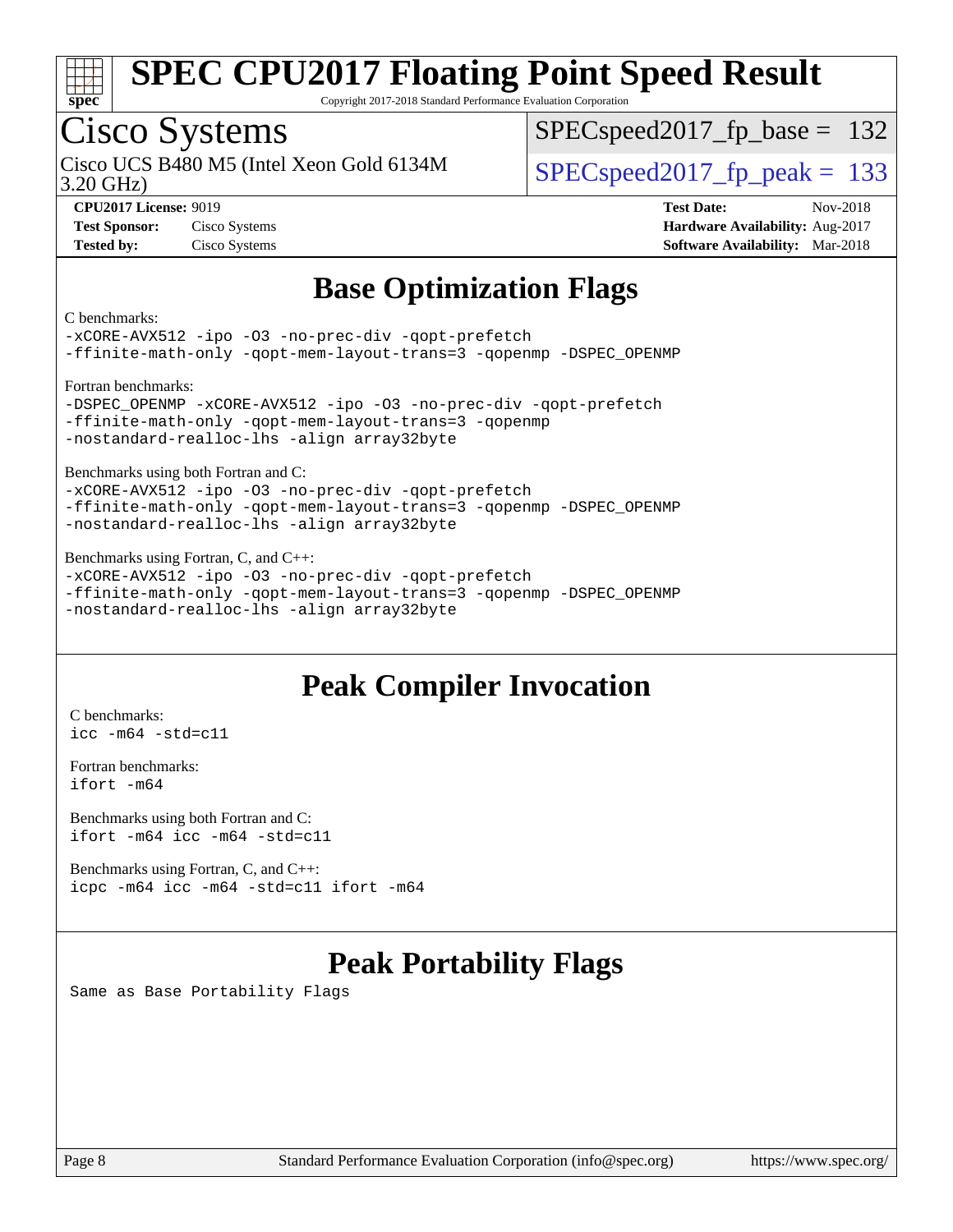

Copyright 2017-2018 Standard Performance Evaluation Corporation

## Cisco Systems

3.20 GHz) Cisco UCS B480 M5 (Intel Xeon Gold 6134M  $SPEC speed2017$  fp\_peak = 133

SPECspeed2017 fp base =  $132$ 

**[CPU2017 License:](http://www.spec.org/auto/cpu2017/Docs/result-fields.html#CPU2017License)** 9019 **[Test Date:](http://www.spec.org/auto/cpu2017/Docs/result-fields.html#TestDate)** Nov-2018 **[Test Sponsor:](http://www.spec.org/auto/cpu2017/Docs/result-fields.html#TestSponsor)** Cisco Systems **[Hardware Availability:](http://www.spec.org/auto/cpu2017/Docs/result-fields.html#HardwareAvailability)** Aug-2017 **[Tested by:](http://www.spec.org/auto/cpu2017/Docs/result-fields.html#Testedby)** Cisco Systems **[Software Availability:](http://www.spec.org/auto/cpu2017/Docs/result-fields.html#SoftwareAvailability)** Mar-2018

#### **[Peak Optimization Flags](http://www.spec.org/auto/cpu2017/Docs/result-fields.html#PeakOptimizationFlags)**

[C benchmarks:](http://www.spec.org/auto/cpu2017/Docs/result-fields.html#Cbenchmarks)

 619.lbm\_s: [-prof-gen](http://www.spec.org/cpu2017/results/res2018q4/cpu2017-20181113-09721.flags.html#user_peakPASS1_CFLAGSPASS1_LDFLAGS619_lbm_s_prof_gen_5aa4926d6013ddb2a31985c654b3eb18169fc0c6952a63635c234f711e6e63dd76e94ad52365559451ec499a2cdb89e4dc58ba4c67ef54ca681ffbe1461d6b36)(pass 1) [-prof-use](http://www.spec.org/cpu2017/results/res2018q4/cpu2017-20181113-09721.flags.html#user_peakPASS2_CFLAGSPASS2_LDFLAGS619_lbm_s_prof_use_1a21ceae95f36a2b53c25747139a6c16ca95bd9def2a207b4f0849963b97e94f5260e30a0c64f4bb623698870e679ca08317ef8150905d41bd88c6f78df73f19)(pass 2) [-O2](http://www.spec.org/cpu2017/results/res2018q4/cpu2017-20181113-09721.flags.html#user_peakPASS1_COPTIMIZE619_lbm_s_f-O2) [-xCORE-AVX512](http://www.spec.org/cpu2017/results/res2018q4/cpu2017-20181113-09721.flags.html#user_peakPASS2_COPTIMIZE619_lbm_s_f-xCORE-AVX512) [-qopt-prefetch](http://www.spec.org/cpu2017/results/res2018q4/cpu2017-20181113-09721.flags.html#user_peakPASS1_COPTIMIZEPASS2_COPTIMIZE619_lbm_s_f-qopt-prefetch) [-ipo](http://www.spec.org/cpu2017/results/res2018q4/cpu2017-20181113-09721.flags.html#user_peakPASS2_COPTIMIZE619_lbm_s_f-ipo) [-O3](http://www.spec.org/cpu2017/results/res2018q4/cpu2017-20181113-09721.flags.html#user_peakPASS2_COPTIMIZE619_lbm_s_f-O3) [-ffinite-math-only](http://www.spec.org/cpu2017/results/res2018q4/cpu2017-20181113-09721.flags.html#user_peakPASS1_COPTIMIZEPASS2_COPTIMIZE619_lbm_s_f_finite_math_only_cb91587bd2077682c4b38af759c288ed7c732db004271a9512da14a4f8007909a5f1427ecbf1a0fb78ff2a814402c6114ac565ca162485bbcae155b5e4258871) [-no-prec-div](http://www.spec.org/cpu2017/results/res2018q4/cpu2017-20181113-09721.flags.html#user_peakPASS2_COPTIMIZE619_lbm_s_f-no-prec-div) [-qopt-mem-layout-trans=3](http://www.spec.org/cpu2017/results/res2018q4/cpu2017-20181113-09721.flags.html#user_peakPASS1_COPTIMIZEPASS2_COPTIMIZE619_lbm_s_f-qopt-mem-layout-trans_de80db37974c74b1f0e20d883f0b675c88c3b01e9d123adea9b28688d64333345fb62bc4a798493513fdb68f60282f9a726aa07f478b2f7113531aecce732043) [-DSPEC\\_SUPPRESS\\_OPENMP](http://www.spec.org/cpu2017/results/res2018q4/cpu2017-20181113-09721.flags.html#suite_peakPASS1_COPTIMIZE619_lbm_s_DSPEC_SUPPRESS_OPENMP) [-qopenmp](http://www.spec.org/cpu2017/results/res2018q4/cpu2017-20181113-09721.flags.html#user_peakPASS2_COPTIMIZE619_lbm_s_qopenmp_16be0c44f24f464004c6784a7acb94aca937f053568ce72f94b139a11c7c168634a55f6653758ddd83bcf7b8463e8028bb0b48b77bcddc6b78d5d95bb1df2967) [-DSPEC\\_OPENMP](http://www.spec.org/cpu2017/results/res2018q4/cpu2017-20181113-09721.flags.html#suite_peakPASS2_COPTIMIZE619_lbm_s_DSPEC_OPENMP) 638.imagick\_s: [-xCORE-AVX512](http://www.spec.org/cpu2017/results/res2018q4/cpu2017-20181113-09721.flags.html#user_peakCOPTIMIZE638_imagick_s_f-xCORE-AVX512) [-ipo](http://www.spec.org/cpu2017/results/res2018q4/cpu2017-20181113-09721.flags.html#user_peakCOPTIMIZE638_imagick_s_f-ipo) [-O3](http://www.spec.org/cpu2017/results/res2018q4/cpu2017-20181113-09721.flags.html#user_peakCOPTIMIZE638_imagick_s_f-O3) [-no-prec-div](http://www.spec.org/cpu2017/results/res2018q4/cpu2017-20181113-09721.flags.html#user_peakCOPTIMIZE638_imagick_s_f-no-prec-div) [-qopt-prefetch](http://www.spec.org/cpu2017/results/res2018q4/cpu2017-20181113-09721.flags.html#user_peakCOPTIMIZE638_imagick_s_f-qopt-prefetch) [-ffinite-math-only](http://www.spec.org/cpu2017/results/res2018q4/cpu2017-20181113-09721.flags.html#user_peakCOPTIMIZE638_imagick_s_f_finite_math_only_cb91587bd2077682c4b38af759c288ed7c732db004271a9512da14a4f8007909a5f1427ecbf1a0fb78ff2a814402c6114ac565ca162485bbcae155b5e4258871) [-qopt-mem-layout-trans=3](http://www.spec.org/cpu2017/results/res2018q4/cpu2017-20181113-09721.flags.html#user_peakCOPTIMIZE638_imagick_s_f-qopt-mem-layout-trans_de80db37974c74b1f0e20d883f0b675c88c3b01e9d123adea9b28688d64333345fb62bc4a798493513fdb68f60282f9a726aa07f478b2f7113531aecce732043) [-qopenmp](http://www.spec.org/cpu2017/results/res2018q4/cpu2017-20181113-09721.flags.html#user_peakCOPTIMIZE638_imagick_s_qopenmp_16be0c44f24f464004c6784a7acb94aca937f053568ce72f94b139a11c7c168634a55f6653758ddd83bcf7b8463e8028bb0b48b77bcddc6b78d5d95bb1df2967) [-DSPEC\\_OPENMP](http://www.spec.org/cpu2017/results/res2018q4/cpu2017-20181113-09721.flags.html#suite_peakCOPTIMIZE638_imagick_s_DSPEC_OPENMP) 644.nab\_s: Same as 638.imagick\_s [Fortran benchmarks](http://www.spec.org/auto/cpu2017/Docs/result-fields.html#Fortranbenchmarks): [-prof-gen](http://www.spec.org/cpu2017/results/res2018q4/cpu2017-20181113-09721.flags.html#user_FCpeak_prof_gen_5aa4926d6013ddb2a31985c654b3eb18169fc0c6952a63635c234f711e6e63dd76e94ad52365559451ec499a2cdb89e4dc58ba4c67ef54ca681ffbe1461d6b36)(pass 1) [-prof-use](http://www.spec.org/cpu2017/results/res2018q4/cpu2017-20181113-09721.flags.html#user_FCpeak_prof_use_1a21ceae95f36a2b53c25747139a6c16ca95bd9def2a207b4f0849963b97e94f5260e30a0c64f4bb623698870e679ca08317ef8150905d41bd88c6f78df73f19)(pass 2) [-DSPEC\\_SUPPRESS\\_OPENMP](http://www.spec.org/cpu2017/results/res2018q4/cpu2017-20181113-09721.flags.html#suite_FCpeak_DSPEC_SUPPRESS_OPENMP) [-DSPEC\\_OPENMP](http://www.spec.org/cpu2017/results/res2018q4/cpu2017-20181113-09721.flags.html#suite_FCpeak_DSPEC_OPENMP) [-O2](http://www.spec.org/cpu2017/results/res2018q4/cpu2017-20181113-09721.flags.html#user_FCpeak_f-O2) [-xCORE-AVX512](http://www.spec.org/cpu2017/results/res2018q4/cpu2017-20181113-09721.flags.html#user_FCpeak_f-xCORE-AVX512) [-qopt-prefetch](http://www.spec.org/cpu2017/results/res2018q4/cpu2017-20181113-09721.flags.html#user_FCpeak_f-qopt-prefetch) [-ipo](http://www.spec.org/cpu2017/results/res2018q4/cpu2017-20181113-09721.flags.html#user_FCpeak_f-ipo) [-O3](http://www.spec.org/cpu2017/results/res2018q4/cpu2017-20181113-09721.flags.html#user_FCpeak_f-O3) [-ffinite-math-only](http://www.spec.org/cpu2017/results/res2018q4/cpu2017-20181113-09721.flags.html#user_FCpeak_f_finite_math_only_cb91587bd2077682c4b38af759c288ed7c732db004271a9512da14a4f8007909a5f1427ecbf1a0fb78ff2a814402c6114ac565ca162485bbcae155b5e4258871) [-no-prec-div](http://www.spec.org/cpu2017/results/res2018q4/cpu2017-20181113-09721.flags.html#user_FCpeak_f-no-prec-div) [-qopt-mem-layout-trans=3](http://www.spec.org/cpu2017/results/res2018q4/cpu2017-20181113-09721.flags.html#user_FCpeak_f-qopt-mem-layout-trans_de80db37974c74b1f0e20d883f0b675c88c3b01e9d123adea9b28688d64333345fb62bc4a798493513fdb68f60282f9a726aa07f478b2f7113531aecce732043) [-qopenmp](http://www.spec.org/cpu2017/results/res2018q4/cpu2017-20181113-09721.flags.html#user_FCpeak_qopenmp_16be0c44f24f464004c6784a7acb94aca937f053568ce72f94b139a11c7c168634a55f6653758ddd83bcf7b8463e8028bb0b48b77bcddc6b78d5d95bb1df2967) [-nostandard-realloc-lhs](http://www.spec.org/cpu2017/results/res2018q4/cpu2017-20181113-09721.flags.html#user_FCpeak_f_2003_std_realloc_82b4557e90729c0f113870c07e44d33d6f5a304b4f63d4c15d2d0f1fab99f5daaed73bdb9275d9ae411527f28b936061aa8b9c8f2d63842963b95c9dd6426b8a) [-align array32byte](http://www.spec.org/cpu2017/results/res2018q4/cpu2017-20181113-09721.flags.html#user_FCpeak_align_array32byte_b982fe038af199962ba9a80c053b8342c548c85b40b8e86eb3cc33dee0d7986a4af373ac2d51c3f7cf710a18d62fdce2948f201cd044323541f22fc0fffc51b6) [Benchmarks using both Fortran and C:](http://www.spec.org/auto/cpu2017/Docs/result-fields.html#BenchmarksusingbothFortranandC) 621.wrf\_s: [-prof-gen](http://www.spec.org/cpu2017/results/res2018q4/cpu2017-20181113-09721.flags.html#user_peakPASS1_CFLAGSPASS1_FFLAGSPASS1_LDFLAGS621_wrf_s_prof_gen_5aa4926d6013ddb2a31985c654b3eb18169fc0c6952a63635c234f711e6e63dd76e94ad52365559451ec499a2cdb89e4dc58ba4c67ef54ca681ffbe1461d6b36)(pass 1) [-prof-use](http://www.spec.org/cpu2017/results/res2018q4/cpu2017-20181113-09721.flags.html#user_peakPASS2_CFLAGSPASS2_FFLAGSPASS2_LDFLAGS621_wrf_s_prof_use_1a21ceae95f36a2b53c25747139a6c16ca95bd9def2a207b4f0849963b97e94f5260e30a0c64f4bb623698870e679ca08317ef8150905d41bd88c6f78df73f19)(pass 2) [-O2](http://www.spec.org/cpu2017/results/res2018q4/cpu2017-20181113-09721.flags.html#user_peakPASS1_COPTIMIZEPASS1_FOPTIMIZE621_wrf_s_f-O2) [-xCORE-AVX512](http://www.spec.org/cpu2017/results/res2018q4/cpu2017-20181113-09721.flags.html#user_peakPASS2_COPTIMIZEPASS2_FOPTIMIZE621_wrf_s_f-xCORE-AVX512) [-qopt-prefetch](http://www.spec.org/cpu2017/results/res2018q4/cpu2017-20181113-09721.flags.html#user_peakPASS1_COPTIMIZEPASS1_FOPTIMIZEPASS2_COPTIMIZEPASS2_FOPTIMIZE621_wrf_s_f-qopt-prefetch) [-ipo](http://www.spec.org/cpu2017/results/res2018q4/cpu2017-20181113-09721.flags.html#user_peakPASS2_COPTIMIZEPASS2_FOPTIMIZE621_wrf_s_f-ipo) [-O3](http://www.spec.org/cpu2017/results/res2018q4/cpu2017-20181113-09721.flags.html#user_peakPASS2_COPTIMIZEPASS2_FOPTIMIZE621_wrf_s_f-O3) [-ffinite-math-only](http://www.spec.org/cpu2017/results/res2018q4/cpu2017-20181113-09721.flags.html#user_peakPASS1_COPTIMIZEPASS1_FOPTIMIZEPASS2_COPTIMIZEPASS2_FOPTIMIZE621_wrf_s_f_finite_math_only_cb91587bd2077682c4b38af759c288ed7c732db004271a9512da14a4f8007909a5f1427ecbf1a0fb78ff2a814402c6114ac565ca162485bbcae155b5e4258871) [-no-prec-div](http://www.spec.org/cpu2017/results/res2018q4/cpu2017-20181113-09721.flags.html#user_peakPASS2_COPTIMIZEPASS2_FOPTIMIZE621_wrf_s_f-no-prec-div) [-qopt-mem-layout-trans=3](http://www.spec.org/cpu2017/results/res2018q4/cpu2017-20181113-09721.flags.html#user_peakPASS1_COPTIMIZEPASS1_FOPTIMIZEPASS2_COPTIMIZEPASS2_FOPTIMIZE621_wrf_s_f-qopt-mem-layout-trans_de80db37974c74b1f0e20d883f0b675c88c3b01e9d123adea9b28688d64333345fb62bc4a798493513fdb68f60282f9a726aa07f478b2f7113531aecce732043) [-DSPEC\\_SUPPRESS\\_OPENMP](http://www.spec.org/cpu2017/results/res2018q4/cpu2017-20181113-09721.flags.html#suite_peakPASS1_COPTIMIZEPASS1_FOPTIMIZE621_wrf_s_DSPEC_SUPPRESS_OPENMP) [-qopenmp](http://www.spec.org/cpu2017/results/res2018q4/cpu2017-20181113-09721.flags.html#user_peakPASS2_COPTIMIZEPASS2_FOPTIMIZE621_wrf_s_qopenmp_16be0c44f24f464004c6784a7acb94aca937f053568ce72f94b139a11c7c168634a55f6653758ddd83bcf7b8463e8028bb0b48b77bcddc6b78d5d95bb1df2967) [-DSPEC\\_OPENMP](http://www.spec.org/cpu2017/results/res2018q4/cpu2017-20181113-09721.flags.html#suite_peakPASS2_COPTIMIZEPASS2_FOPTIMIZE621_wrf_s_DSPEC_OPENMP) [-nostandard-realloc-lhs](http://www.spec.org/cpu2017/results/res2018q4/cpu2017-20181113-09721.flags.html#user_peakEXTRA_FOPTIMIZE621_wrf_s_f_2003_std_realloc_82b4557e90729c0f113870c07e44d33d6f5a304b4f63d4c15d2d0f1fab99f5daaed73bdb9275d9ae411527f28b936061aa8b9c8f2d63842963b95c9dd6426b8a) [-align array32byte](http://www.spec.org/cpu2017/results/res2018q4/cpu2017-20181113-09721.flags.html#user_peakEXTRA_FOPTIMIZE621_wrf_s_align_array32byte_b982fe038af199962ba9a80c053b8342c548c85b40b8e86eb3cc33dee0d7986a4af373ac2d51c3f7cf710a18d62fdce2948f201cd044323541f22fc0fffc51b6) 627.cam4\_s: [-xCORE-AVX512](http://www.spec.org/cpu2017/results/res2018q4/cpu2017-20181113-09721.flags.html#user_peakCOPTIMIZEFOPTIMIZE627_cam4_s_f-xCORE-AVX512) [-ipo](http://www.spec.org/cpu2017/results/res2018q4/cpu2017-20181113-09721.flags.html#user_peakCOPTIMIZEFOPTIMIZE627_cam4_s_f-ipo) [-O3](http://www.spec.org/cpu2017/results/res2018q4/cpu2017-20181113-09721.flags.html#user_peakCOPTIMIZEFOPTIMIZE627_cam4_s_f-O3) [-no-prec-div](http://www.spec.org/cpu2017/results/res2018q4/cpu2017-20181113-09721.flags.html#user_peakCOPTIMIZEFOPTIMIZE627_cam4_s_f-no-prec-div) [-qopt-prefetch](http://www.spec.org/cpu2017/results/res2018q4/cpu2017-20181113-09721.flags.html#user_peakCOPTIMIZEFOPTIMIZE627_cam4_s_f-qopt-prefetch) [-ffinite-math-only](http://www.spec.org/cpu2017/results/res2018q4/cpu2017-20181113-09721.flags.html#user_peakCOPTIMIZEFOPTIMIZE627_cam4_s_f_finite_math_only_cb91587bd2077682c4b38af759c288ed7c732db004271a9512da14a4f8007909a5f1427ecbf1a0fb78ff2a814402c6114ac565ca162485bbcae155b5e4258871) [-qopt-mem-layout-trans=3](http://www.spec.org/cpu2017/results/res2018q4/cpu2017-20181113-09721.flags.html#user_peakCOPTIMIZEFOPTIMIZE627_cam4_s_f-qopt-mem-layout-trans_de80db37974c74b1f0e20d883f0b675c88c3b01e9d123adea9b28688d64333345fb62bc4a798493513fdb68f60282f9a726aa07f478b2f7113531aecce732043) [-qopenmp](http://www.spec.org/cpu2017/results/res2018q4/cpu2017-20181113-09721.flags.html#user_peakCOPTIMIZEFOPTIMIZE627_cam4_s_qopenmp_16be0c44f24f464004c6784a7acb94aca937f053568ce72f94b139a11c7c168634a55f6653758ddd83bcf7b8463e8028bb0b48b77bcddc6b78d5d95bb1df2967) [-DSPEC\\_OPENMP](http://www.spec.org/cpu2017/results/res2018q4/cpu2017-20181113-09721.flags.html#suite_peakCOPTIMIZEFOPTIMIZE627_cam4_s_DSPEC_OPENMP) [-nostandard-realloc-lhs](http://www.spec.org/cpu2017/results/res2018q4/cpu2017-20181113-09721.flags.html#user_peakEXTRA_FOPTIMIZE627_cam4_s_f_2003_std_realloc_82b4557e90729c0f113870c07e44d33d6f5a304b4f63d4c15d2d0f1fab99f5daaed73bdb9275d9ae411527f28b936061aa8b9c8f2d63842963b95c9dd6426b8a) [-align array32byte](http://www.spec.org/cpu2017/results/res2018q4/cpu2017-20181113-09721.flags.html#user_peakEXTRA_FOPTIMIZE627_cam4_s_align_array32byte_b982fe038af199962ba9a80c053b8342c548c85b40b8e86eb3cc33dee0d7986a4af373ac2d51c3f7cf710a18d62fdce2948f201cd044323541f22fc0fffc51b6) 628.pop2\_s: Same as 621.wrf\_s [Benchmarks using Fortran, C, and C++:](http://www.spec.org/auto/cpu2017/Docs/result-fields.html#BenchmarksusingFortranCandCXX) [-prof-gen](http://www.spec.org/cpu2017/results/res2018q4/cpu2017-20181113-09721.flags.html#user_CC_CXX_FCpeak_prof_gen_5aa4926d6013ddb2a31985c654b3eb18169fc0c6952a63635c234f711e6e63dd76e94ad52365559451ec499a2cdb89e4dc58ba4c67ef54ca681ffbe1461d6b36)(pass 1) [-prof-use](http://www.spec.org/cpu2017/results/res2018q4/cpu2017-20181113-09721.flags.html#user_CC_CXX_FCpeak_prof_use_1a21ceae95f36a2b53c25747139a6c16ca95bd9def2a207b4f0849963b97e94f5260e30a0c64f4bb623698870e679ca08317ef8150905d41bd88c6f78df73f19)(pass 2) [-O2](http://www.spec.org/cpu2017/results/res2018q4/cpu2017-20181113-09721.flags.html#user_CC_CXX_FCpeak_f-O2) [-xCORE-AVX512](http://www.spec.org/cpu2017/results/res2018q4/cpu2017-20181113-09721.flags.html#user_CC_CXX_FCpeak_f-xCORE-AVX512) [-qopt-prefetch](http://www.spec.org/cpu2017/results/res2018q4/cpu2017-20181113-09721.flags.html#user_CC_CXX_FCpeak_f-qopt-prefetch) [-ipo](http://www.spec.org/cpu2017/results/res2018q4/cpu2017-20181113-09721.flags.html#user_CC_CXX_FCpeak_f-ipo) [-O3](http://www.spec.org/cpu2017/results/res2018q4/cpu2017-20181113-09721.flags.html#user_CC_CXX_FCpeak_f-O3) [-ffinite-math-only](http://www.spec.org/cpu2017/results/res2018q4/cpu2017-20181113-09721.flags.html#user_CC_CXX_FCpeak_f_finite_math_only_cb91587bd2077682c4b38af759c288ed7c732db004271a9512da14a4f8007909a5f1427ecbf1a0fb78ff2a814402c6114ac565ca162485bbcae155b5e4258871) [-no-prec-div](http://www.spec.org/cpu2017/results/res2018q4/cpu2017-20181113-09721.flags.html#user_CC_CXX_FCpeak_f-no-prec-div) [-qopt-mem-layout-trans=3](http://www.spec.org/cpu2017/results/res2018q4/cpu2017-20181113-09721.flags.html#user_CC_CXX_FCpeak_f-qopt-mem-layout-trans_de80db37974c74b1f0e20d883f0b675c88c3b01e9d123adea9b28688d64333345fb62bc4a798493513fdb68f60282f9a726aa07f478b2f7113531aecce732043) [-DSPEC\\_SUPPRESS\\_OPENMP](http://www.spec.org/cpu2017/results/res2018q4/cpu2017-20181113-09721.flags.html#suite_CC_CXX_FCpeak_DSPEC_SUPPRESS_OPENMP) [-qopenmp](http://www.spec.org/cpu2017/results/res2018q4/cpu2017-20181113-09721.flags.html#user_CC_CXX_FCpeak_qopenmp_16be0c44f24f464004c6784a7acb94aca937f053568ce72f94b139a11c7c168634a55f6653758ddd83bcf7b8463e8028bb0b48b77bcddc6b78d5d95bb1df2967) [-DSPEC\\_OPENMP](http://www.spec.org/cpu2017/results/res2018q4/cpu2017-20181113-09721.flags.html#suite_CC_CXX_FCpeak_DSPEC_OPENMP) [-nostandard-realloc-lhs](http://www.spec.org/cpu2017/results/res2018q4/cpu2017-20181113-09721.flags.html#user_CC_CXX_FCpeak_f_2003_std_realloc_82b4557e90729c0f113870c07e44d33d6f5a304b4f63d4c15d2d0f1fab99f5daaed73bdb9275d9ae411527f28b936061aa8b9c8f2d63842963b95c9dd6426b8a) [-align array32byte](http://www.spec.org/cpu2017/results/res2018q4/cpu2017-20181113-09721.flags.html#user_CC_CXX_FCpeak_align_array32byte_b982fe038af199962ba9a80c053b8342c548c85b40b8e86eb3cc33dee0d7986a4af373ac2d51c3f7cf710a18d62fdce2948f201cd044323541f22fc0fffc51b6) The flags files that were used to format this result can be browsed at <http://www.spec.org/cpu2017/flags/Intel-ic18.0-official-linux64.2017-12-21.html> <http://www.spec.org/cpu2017/flags/Cisco-Platform-Settings-V1.2-revH.html>

You can also download the XML flags sources by saving the following links: <http://www.spec.org/cpu2017/flags/Intel-ic18.0-official-linux64.2017-12-21.xml> <http://www.spec.org/cpu2017/flags/Cisco-Platform-Settings-V1.2-revH.xml>